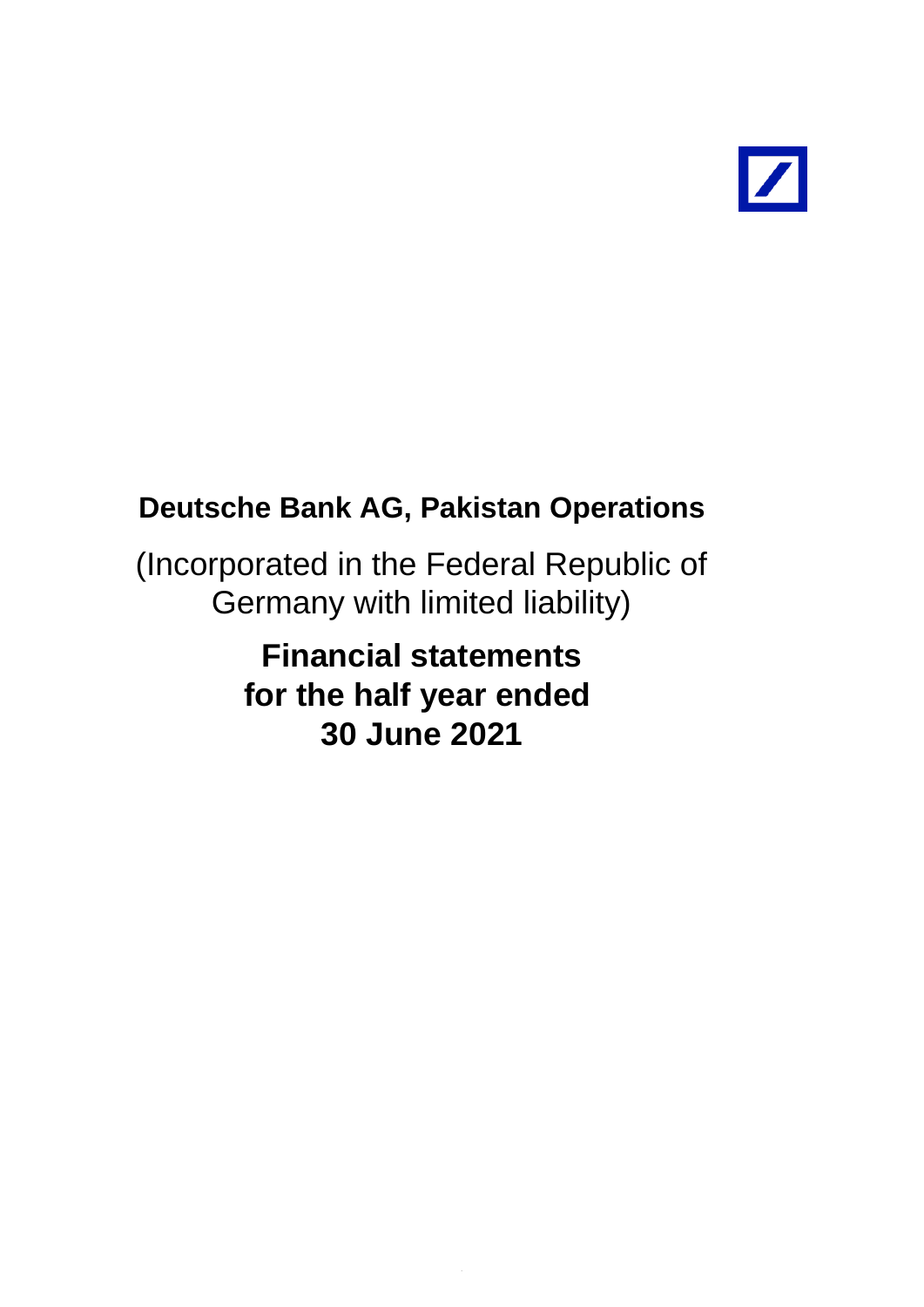*(Incorporated in the Federal Republic of Germany with limited liability)*

# Condensed Interim Statement of Financial Position

*As at 30 June 2021*

|                                                     |                | 30 June      | 31 December                   |
|-----------------------------------------------------|----------------|--------------|-------------------------------|
|                                                     |                | 2021         | 2020                          |
|                                                     | Note           | (Un-audited) | (Audited)                     |
|                                                     |                |              | ------- Rupees in '000 ------ |
| <b>ASSETS</b>                                       |                |              |                               |
| Cash and balances with treasury banks               | 6              | 10,171,875   | 8,645,015                     |
| Balances with other banks                           | $\overline{7}$ | 3,115,168    | 5,268,843                     |
| Lendings to financial institutions                  | 8              | 23,771,781   | 26,209,833                    |
| Investments                                         | 8              |              |                               |
| Advances                                            | 9              | 5,141,886    | 2,505,899                     |
| <b>Fixed assets</b>                                 | 10             | 253,477      | 242,064                       |
| Intangible assets                                   |                |              |                               |
| Deferred tax assets                                 | 11             | 21,163       | 29,127                        |
| Other assets                                        | 12             | 1,237,652    | 1,419,828                     |
|                                                     |                | 43,713,002   | 44,320,609                    |
|                                                     |                |              |                               |
| <b>LIABILITIES</b>                                  |                |              |                               |
| <b>Bills payable</b>                                | 13             | 875,999      | 972,657                       |
| <b>Borrowings</b>                                   | 14             | 29,332       | 241,047                       |
| Deposits and other accounts                         | 15             | 29,731,700   | 30,965,106                    |
| Liabilities against assets subject to finance lease |                |              |                               |
| Subordinated debt                                   |                |              |                               |
| Deferred tax liabilities                            |                |              |                               |
| <b>Other liabilities</b>                            | 16             | 4,887,329    | 3,920,451                     |
|                                                     |                | 35,524,360   | 36,099,261                    |
| <b>NET ASSETS</b>                                   |                | 8,188,642    | 8,221,348                     |
|                                                     |                |              |                               |
| <b>REPRESENTED BY</b>                               |                |              |                               |
| Head office capital account                         |                | 6,002,389    | 6,302,781                     |
| Reserves                                            |                |              |                               |
| Surplus/ (Deficit) on revaluation of assets         |                |              |                               |
| Unremitted profit                                   |                | 2,186,253    | 1,918,567                     |
|                                                     |                | 8,188,642    | 8,221,348                     |
|                                                     |                |              |                               |
| <b>CONTINGENCIES AND COMMITMENTS</b>                | 17             |              |                               |

The annexed notes 1 to 30 form an integral part of these condensed interim financial statements.

**Chief Country Officer Pakistan** 

**Managing Director Chief Financial Officer Pakistan**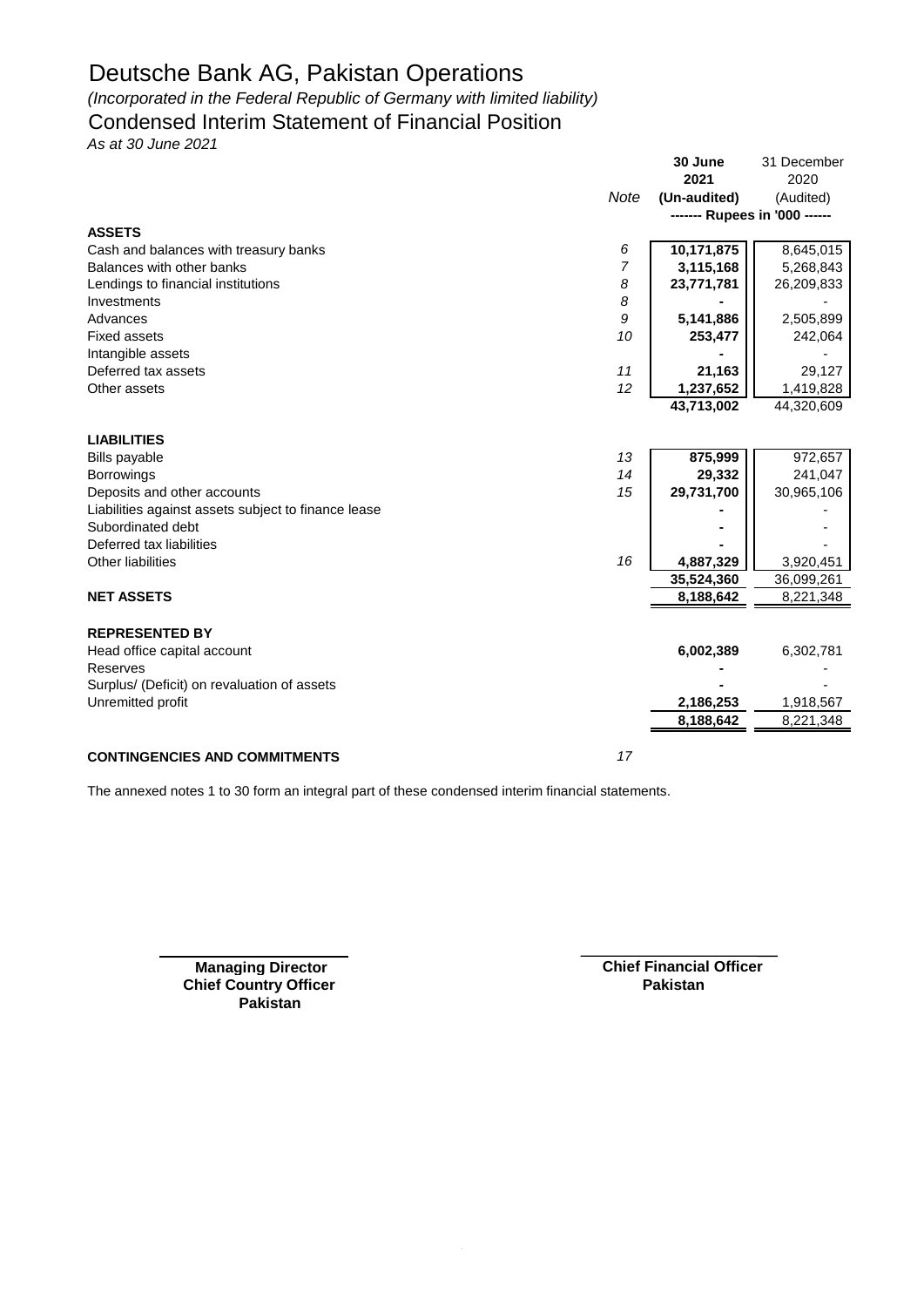*(Incorporated in the Federal Republic of Germany with limited liability)* Condensed Interim Profit and Loss Account (Un-audited)

*For six months period ended 30 June 2021*

|                                        | Note | Three months<br>period ended | <b>Six months</b><br>period ended | Three months<br>period ended | Six months<br>period ended |
|----------------------------------------|------|------------------------------|-----------------------------------|------------------------------|----------------------------|
|                                        |      | 30 June                      | 30 June                           | 30 June                      | 30 June                    |
|                                        |      | 2021                         | 2021                              | 2020                         | 2020                       |
|                                        |      |                              | - Rupees in '000 -                |                              |                            |
| Mark-up / return / interest earned     | 18   | 640,783                      | 1,257,184                         | 666,268                      | 1,626,589                  |
| Mark-up / return / interest expensed   | 19   | 346,262                      | 719,972                           | 283,453                      | 741,327                    |
| Net mark-up / interest income          |      | 294,521                      | 537,212                           | 382,815                      | 885,262                    |
| <b>NON MARK-UP / INTEREST INCOME</b>   |      |                              |                                   |                              |                            |
| Fee and commission income              | 20   | 94,277                       | 178,522                           | 110,950                      | 273,740                    |
| Dividend income                        |      |                              |                                   |                              |                            |
| Foreign exchange income                |      | 174,153                      | 391,380                           | 445,297                      | 687,729                    |
| Income / (loss) from derivatives       |      |                              |                                   |                              |                            |
| (Loss) / gain on securities            | 21   | 6,859                        | (3, 244)                          | 3,854                        | 3,854                      |
| Other income                           | 22   |                              | 7,438                             | 572                          | 22,800                     |
| Total non-markup / interest Income     |      | 275,289                      | 574,096                           | 560,673                      | 988,123                    |
| <b>Total Income</b>                    |      | 569,810                      | 1,111,308                         | 943,488                      | 1,873,385                  |
| <b>NON MARK-UP / INTEREST EXPENSES</b> |      |                              |                                   |                              |                            |
| Operating expenses                     | 23   | 370,527                      | 641,734                           | 384,250                      | 642,095                    |
| Workers Welfare Fund                   |      | 3,985                        | 9,391                             | 11,185                       | 24,626                     |
| Other charges                          | 24   |                              |                                   |                              |                            |
| Total non-markup / interest expenses   |      | 374,512                      | 651,125                           | 395,435                      | 666,721                    |
| Profit before provisions               |      | 195,298                      | 460,183                           | 548,053                      | 1,206,664                  |
| Provisions and write offs - net        |      |                              |                                   |                              |                            |
| Extra ordinary / unusual items         |      |                              |                                   |                              |                            |
| PROFIT BEFORE TAXATION                 |      | 195,298                      | 460,183                           | 548,053                      | 1,206,664                  |
| Taxation                               | 24   | (64, 400)                    | (192, 497)                        | (223, 113)                   | (487, 920)                 |
| PROFIT AFTER TAXATION                  |      | 130,898                      | 267,686                           | 324,940                      | 718,744                    |
|                                        |      |                              |                                   |                              |                            |

The annexed notes 1 to 30 form an integral part of these condensed interim financial statements.

**Managing Director** Chief Financial Officer **Chief Country Officer Pakistan Pakistan**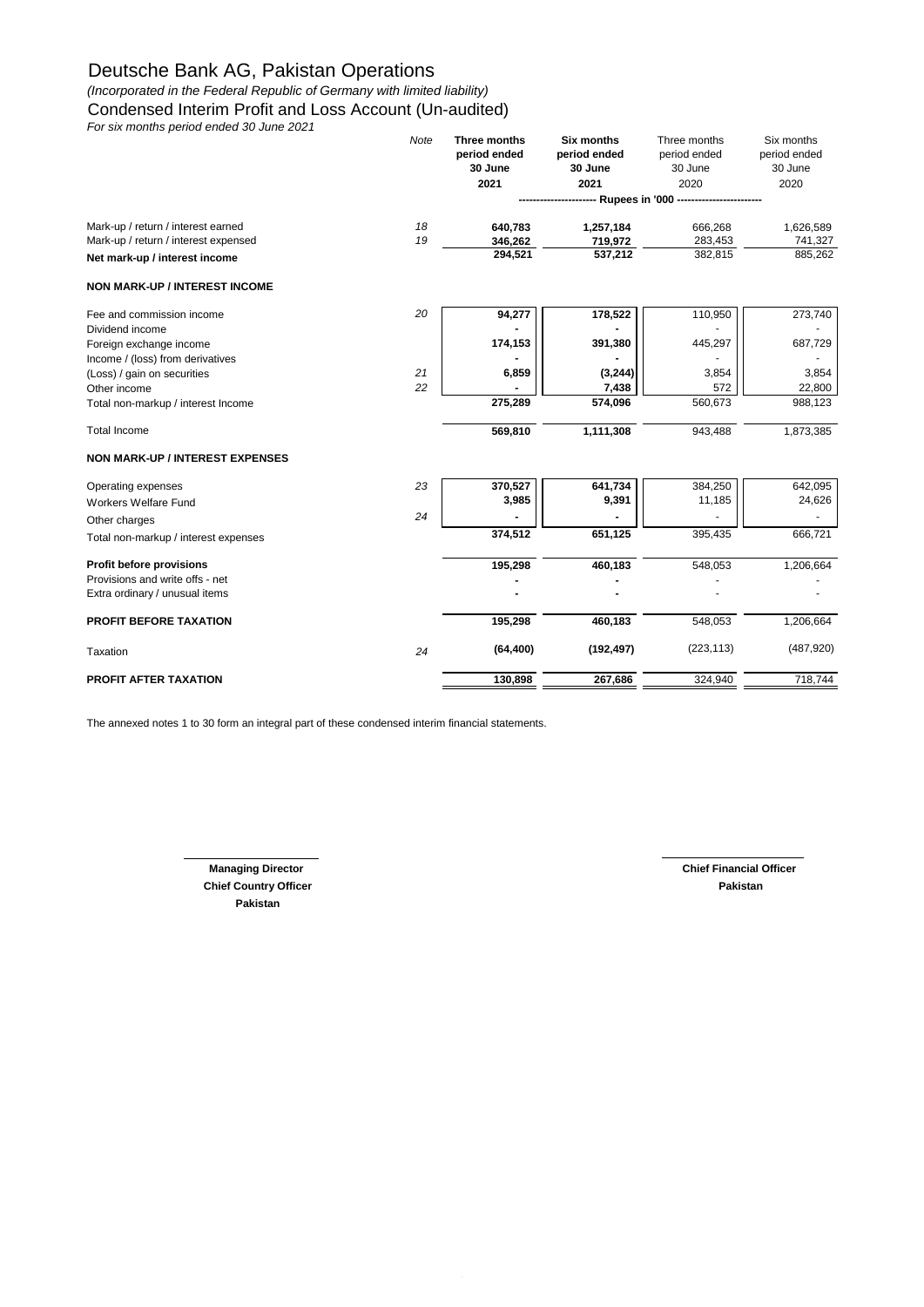*(Incorporated in the Federal Republic of Germany with limited liability)*

Condensed Interim Statement of Comprehensive Income (Un-audited)

*For six months period ended 30 June 2021*

|                                           | Three months<br>period ended<br>30 June<br>2021 | Six months<br>period ended<br>30 June<br>2021 | Three months<br>period ended<br>30 June<br>2020<br>--(Rupees in '000)-------------------- | Six months<br>period ended<br>30 June<br>2020 |
|-------------------------------------------|-------------------------------------------------|-----------------------------------------------|-------------------------------------------------------------------------------------------|-----------------------------------------------|
| Profit after taxation for the period      | 130.898                                         | 267.686                                       | 324.940                                                                                   | 718.744                                       |
| Total comprehensive income for the period | 130,898                                         | 267,686                                       | 324.940                                                                                   | 718.744                                       |

The annexed notes 1 to 30 form an integral part of these condensed interim financial statements.

**Chief Country Officer Pakistan Pakistan**

**Managing Director** Chief Financial Officer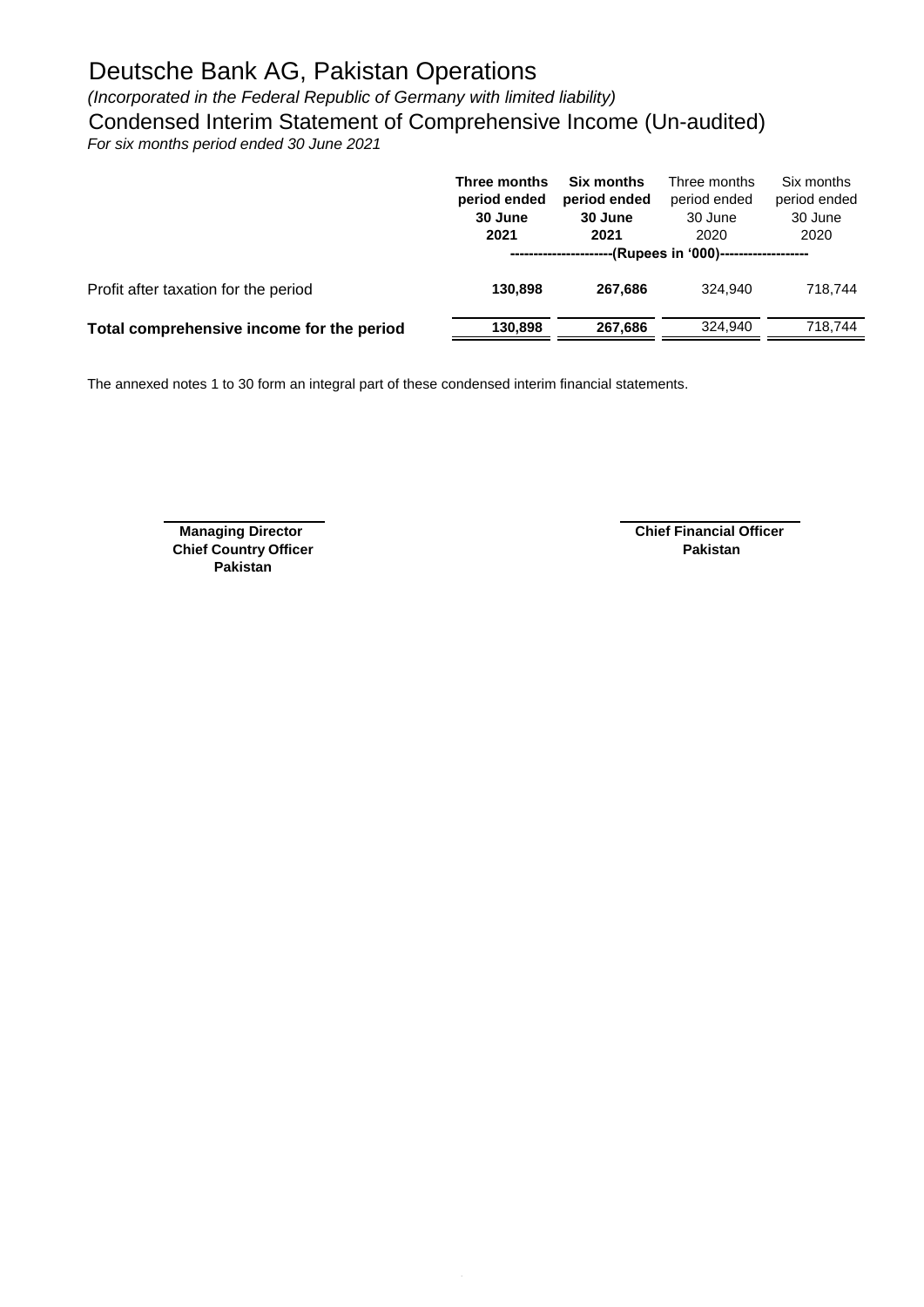*(Incorporated in the Federal Republic of Germany with limited liability)* Condensed Interim Cash Flow Statement (Un-audited) *For six months period ended 30 June 2021*

|                                                                                                                                                                                                                                                                           | 30 June<br>2021                  | 30 June<br>2020 |
|---------------------------------------------------------------------------------------------------------------------------------------------------------------------------------------------------------------------------------------------------------------------------|----------------------------------|-----------------|
| Depreciation<br>Gain on sale of Securities<br>Gain on disposal of operating fixed assets<br>Finance costs against lease<br>Lendings to financial institutions<br>Net investments in held-for-trading securities<br>Advances<br>Others assets (excluding advance taxation) | ------- (Rupees in '000) ------- |                 |
| <b>CASH FLOWS FROM OPERATING ACTIVITIES</b>                                                                                                                                                                                                                               |                                  |                 |
| Profit before taxation                                                                                                                                                                                                                                                    | 460,183                          | 1,206,664       |
| <b>Adjustments for:</b>                                                                                                                                                                                                                                                   |                                  |                 |
|                                                                                                                                                                                                                                                                           | 60,590                           | 70,024          |
|                                                                                                                                                                                                                                                                           |                                  | (3, 854)        |
|                                                                                                                                                                                                                                                                           | (7, 438)                         | (8,957)         |
|                                                                                                                                                                                                                                                                           | 111                              | 1,278           |
|                                                                                                                                                                                                                                                                           | 53,263                           | 58,491          |
|                                                                                                                                                                                                                                                                           | 513,446                          | 1,265,155       |
| Decrease / (increase) in operating assets                                                                                                                                                                                                                                 |                                  |                 |
|                                                                                                                                                                                                                                                                           | 2,438,052                        | (1,495,909)     |
|                                                                                                                                                                                                                                                                           |                                  |                 |
|                                                                                                                                                                                                                                                                           | (2,635,987)                      | 1,171,075       |
|                                                                                                                                                                                                                                                                           | 240,112                          | 151,141         |
|                                                                                                                                                                                                                                                                           | 42,177                           | (173, 693)      |
| Decrease in operating liabilities                                                                                                                                                                                                                                         |                                  |                 |
| <b>Bills payable</b>                                                                                                                                                                                                                                                      | (96, 658)                        | (95, 165)       |
| Borrowings from financial institutions                                                                                                                                                                                                                                    | (211, 716)                       | (1, 134, 905)   |
| Deposits and other accounts                                                                                                                                                                                                                                               | (1, 233, 405)                    | (240,066)       |
| Other liabilities                                                                                                                                                                                                                                                         | 964,867                          | 547,137         |
|                                                                                                                                                                                                                                                                           | (576, 912)                       | (922, 999)      |
| Income tax paid                                                                                                                                                                                                                                                           | (242, 466)                       | (527, 472)      |
| Net cash used in operating activities                                                                                                                                                                                                                                     | (263, 755)                       | (359,009)       |
| <b>CASH FLOW FROM INVESTING ACTIVITIES</b>                                                                                                                                                                                                                                |                                  |                 |
| Redemption in securities - net                                                                                                                                                                                                                                            |                                  | 3,854           |
| Investments in operating fixed assets                                                                                                                                                                                                                                     | (83, 682)                        | (22, 637)       |
| Proceeds from sale of operating fixed assets                                                                                                                                                                                                                              | 58,171                           | 11,863          |
| Net cash used in investing activities                                                                                                                                                                                                                                     | (25, 511)                        | (6,920)         |
| <b>CASH FLOW FROM FINANCING ACTIVITIES</b>                                                                                                                                                                                                                                |                                  |                 |
| Payment of lease liabilities                                                                                                                                                                                                                                              | (3,031)                          |                 |
| Net cash used in financing activities                                                                                                                                                                                                                                     | (3,031)                          |                 |
| Effects of exchange rate changes on cash and cash equivalents                                                                                                                                                                                                             | (300, 392)                       | 481,656         |
| (Decrease) / Increase in cash and cash equivalents                                                                                                                                                                                                                        | (592, 689)                       | 115,727         |
| Cash and cash equivalents at beginning of the period                                                                                                                                                                                                                      | 13,850,400                       | 7,647,582       |
| Cash and cash equivalents at end of the period                                                                                                                                                                                                                            | 13,257,711                       | 7,763,309       |
|                                                                                                                                                                                                                                                                           |                                  |                 |

**\_\_\_\_\_\_\_\_\_\_\_\_\_\_\_\_\_\_\_\_\_\_\_\_\_ \_\_\_\_\_\_\_\_\_\_\_\_\_\_\_\_\_\_\_\_\_\_\_\_\_**

The annexed notes 1 to 30 form an integral part of these condensed interim financial statements.

**Chief Country Officer Pakistan Pakistan**

**Managing Director** Chief Financial Officer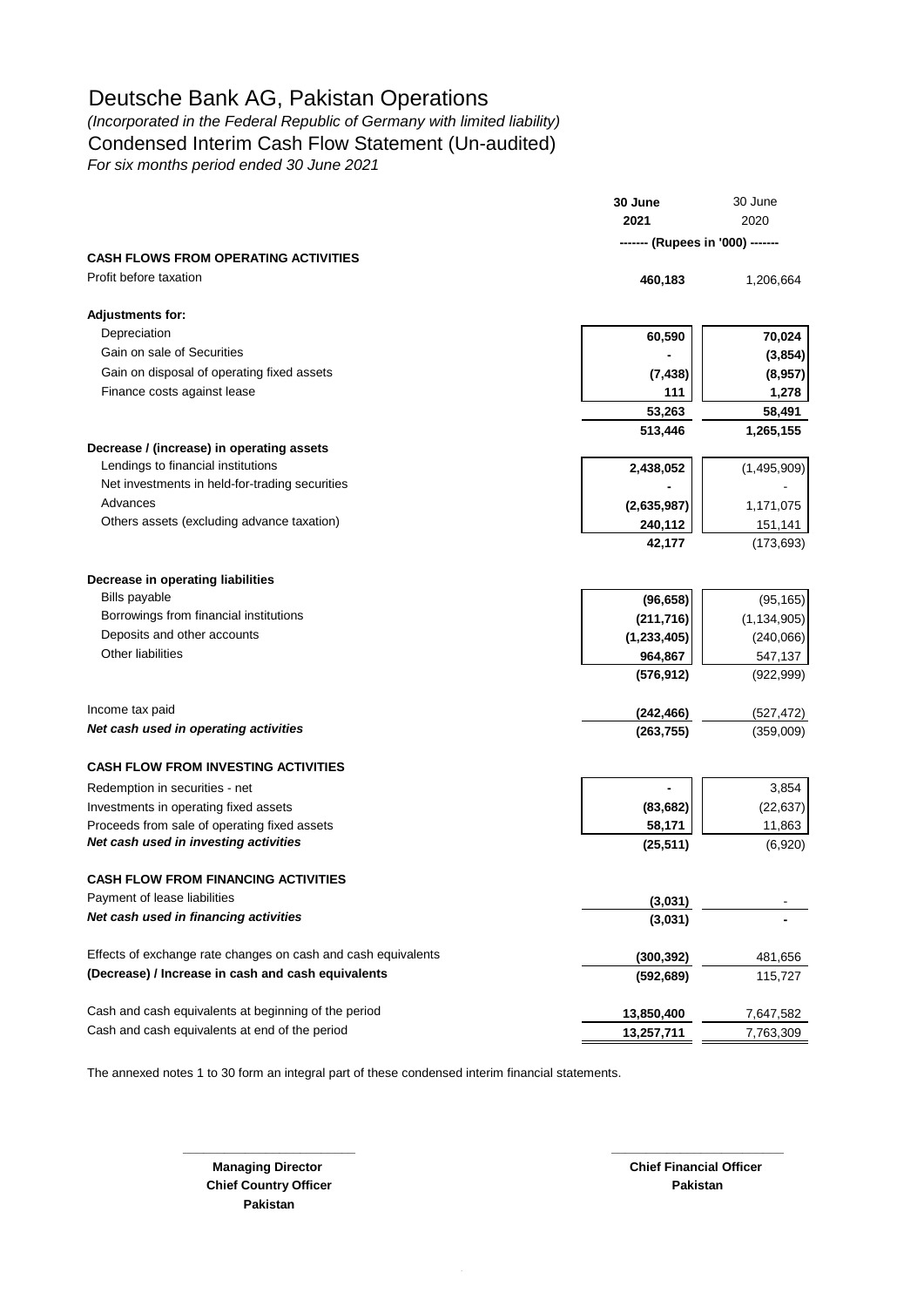*(Incorporated in the Federal Republic of Germany with limited liability)*

Condensed Interim Statement of Changes in Equity (Un-audited)

*For six months period ended 30 June 2021*

|                                                                        | <b>Head office</b><br>capital account | <b>Unremitted</b><br>profit | <b>Total</b>      |  |
|------------------------------------------------------------------------|---------------------------------------|-----------------------------|-------------------|--|
|                                                                        |                                       | --(Rupees in '000) --       |                   |  |
| Balance as at 01 January 2020                                          | 5,563,663                             | 1,704,418                   | 7,268,081         |  |
| Profit for the Six months period ended 30 June 2020                    |                                       | 718,744                     | 718,744           |  |
| Other comprehensive income - net of tax                                |                                       | 718,744                     | 718,744           |  |
| Transactions with owners, recorded directly in equity                  |                                       |                             |                   |  |
| Exchange adjustments on revaluation of capital                         | 481,656                               |                             | 481,656           |  |
| Remittance made to Head office                                         | 481,656                               |                             | 481,656           |  |
|                                                                        |                                       |                             |                   |  |
| Opening balance as at 01 July 2020                                     | 6,045,319                             | 2,423,162                   | 8,468,481         |  |
| Profit after taxation for the six months period ended 31 December 2020 |                                       | 186,793                     | 186,793           |  |
| Other comprehensive income - net of tax                                |                                       | 20,835<br>207,628           | 20,835<br>207,628 |  |
| Transactions with owners, recorded directly in equity                  |                                       |                             |                   |  |
| Exchange adjustments on revaluation of capital                         | 257,462                               |                             | 257,462           |  |
| Remittance made to Head office                                         |                                       | (712, 223)                  | (712,223)         |  |
|                                                                        | 257,462                               | (712, 223)                  | (454, 761)        |  |
| Balance as at 01 January 2021                                          | 6,302,781                             | 1,918,567                   | 8,221,348         |  |
| Profit after taxation for the six months period ended 30 June 2021     |                                       | 267,686                     | 267,686           |  |
| Other comprehensive income - net of tax                                |                                       |                             |                   |  |
| Transactions with owners, recorded directly in equity                  |                                       | 267,686                     | 267,686           |  |
| Exchange adjustments on revaluation of capital                         | (300, 392)                            |                             | (300, 392)        |  |
| Remittance made to Head office                                         | (300, 392)                            |                             | (300, 392)        |  |
| Balance as at 30 June 2021                                             | 6,002,389                             | 2,186,253                   | 8,188,642         |  |
|                                                                        |                                       |                             |                   |  |

The annexed notes 1 to 30 form an integral part of these condensed interim financial statements.

\_\_\_\_\_\_\_\_\_\_\_\_\_\_\_\_\_\_\_\_\_\_\_\_ \_\_\_\_\_\_\_\_\_\_\_\_\_\_\_\_\_\_\_\_\_\_\_\_

 **Managing Director Chief Country Officer Pakistan**

**Pakistan Chief Financial Officer**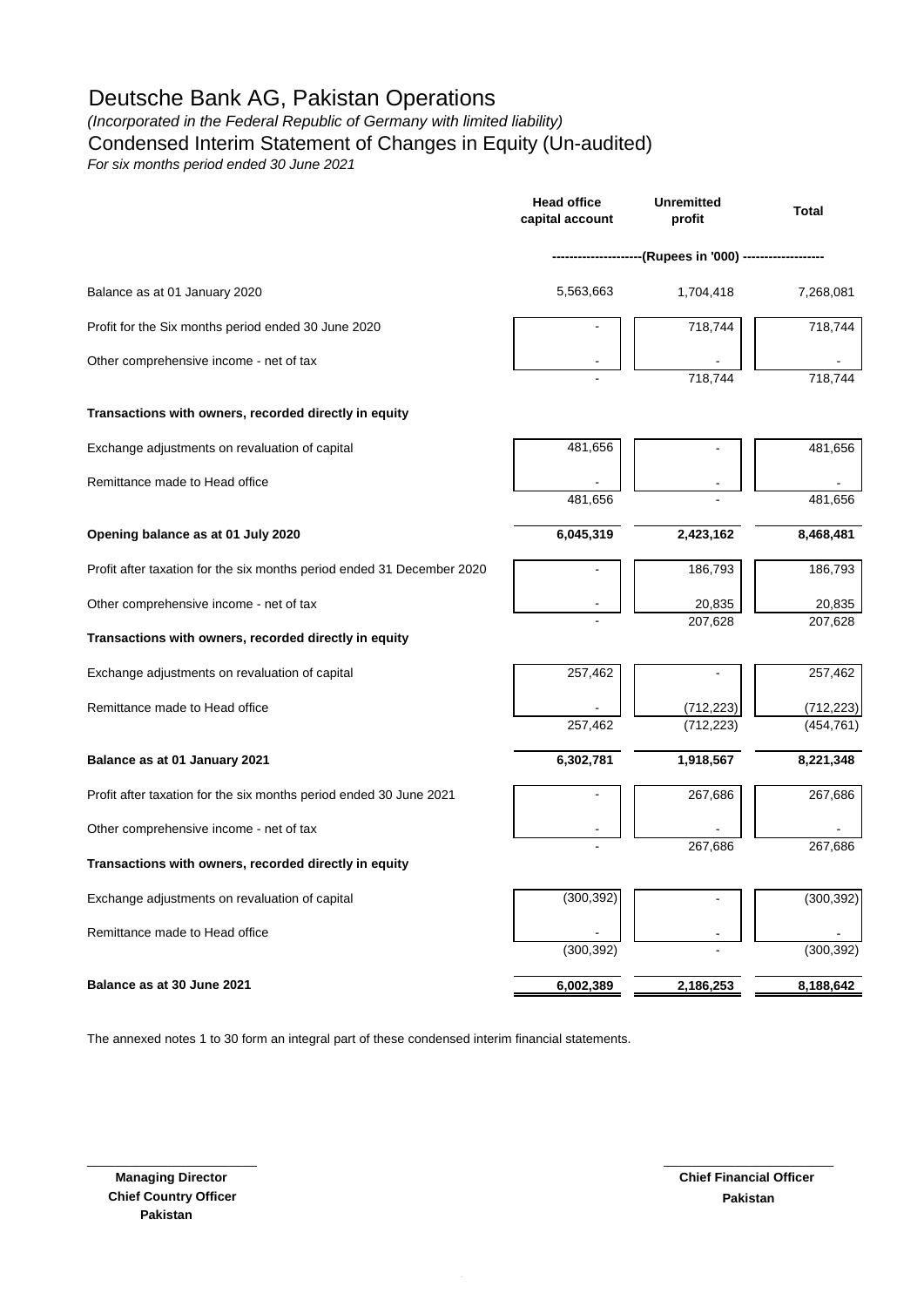*(Incorporated in the Federal Republic of Germany with limited liability)* **Notes to the Condensed Interim Financial Information (Un-audited)**

*For six months period ended 30 June 2021*

### **1. STATUS AND NATURE OF BUSINESS**

Deutsche Bank AG is a foreign banking company incorporated in the Federal Republic of Germany with limited liability. Its operations in Pakistan are carried out through two branches located at Karachi and Lahore ('the Pakistan Operations'). The Pakistan Operations are engaged in banking business as described in the Banking Companies Ordinance, 1962.

The credit rating affirmed by Standard & Poor's on 26 February 2021 is BBB+ for long-term and A-2 for short-term, by Fitch on 25 January 2021 is BBB for longterm and F2 for short-term; and by Moody's on 04 August 2021 is A2 for long-term.

### **2 BASIS OF PRESENTATION**

#### **2.1 STATEMENT OF COMPLIANCE**

These condensed interim financial statements have been prepared in accordance with the accounting and reporting standards as applicable in Pakistan for interim financial reporting. The accounting and reporting standards comprise of:

- **-** International Accounting Standard (IAS) 34 - Interim Financial Reporting issued by the International Accounting Standards Board (IASB) as notified under the Companies Act, 2017;
- **-** Provisions of and directives issued under the Banking Companies Ordinance, 1962 and the Companies Act, 2017; and
- **-** Directives issued by State Bank of Pakistan (SBP) and the Securities and Exchange Commission of Pakistan (SECP).

Whenever the requirements of the Banking Companies Ordinance, 1962, the Companies Act, 2017 or the directives issued by SBP and SECP differ with the requirements of the IAS 34, the Banking Companies Ordinance, 1962, the Companies Act, 2017 and the said directives shall prevail.

The SBP vide BSD Circular No. 10 dated 26 August 2002 has deferred the applicability of International Accounting Standard 39, Financial Instruments: Recognition and Measurement (IAS 39) and International Accounting Standard 40, Investment Property (IAS 40). Further, according to a notification of the Securities and Exchange Commission of Pakistan (SECP) dated 28 April 2008, International Financial Reporting Standard 7, Financial Instruments: Disclosures (IFRS 7) has not been made applicable for banks. Accordingly, the requirements of these standards and their relevant interpretations (issued by the Standards Interpretation Committee - SICs and the International Financial Reporting Interpretations Committee - IFRICs) have not been considered in the preparation of these condensed interim financial statements.

**2.2** The disclosures made in these condensed interim financial statements have been limited based on a format prescribed by the SBP vide BPRD Circular Letter No. 5 dated 22 March 2019 and IAS 34, Interim Financial Reporting. They do not include all the disclosures required for annual financial statements, and these condensed interim financial statements should be read in conjunction with the financial statements of the Pakistan Operations for the year ended 31 December 2020.

#### **2.3 Standards, interpretations and amendments to accounting and reporting standards as applicable in Pakistan that are effective in the current period**

There are certain new and ammended standards, amendments and interpretations that are effective from 1 January 2021; however, these do not have any significant effect on interim financial statements of the Pakistan Operations.

#### **2.4 Standards, interpretations of and amendments to approved accounting standards that are not yet effective in the current period**

There are certain standards, amendments and interpretations with respect to the accounting and reporting standards as applicable in Pakistan that are not yet effective in the current year. These are not expected to have any material impact on the Pakistan Operations' financial statements in the period of their initial application execpt for following:

IFRS 9 'Financial instruments' - IFRS 9 replaces the existing guidance in IAS 39 Financial Instruments: Recognition and Measurement. IFRS 9 includes revised guidance on the classification and measurement of financial instruments, a new expected credit loss model for calculating impairment on financial assets and new general hedge accounting requirements. It also carries forward the guidance on recognition and derecognition of financial instruments from IAS 39. The State Bank of Pakistan, vide its BPRD Circular No. 24 dated July 5, 2021 has extended the application date and directed the banks in Pakistan to implement IFRS 9 with effect from 01 January 2022.

Further, following new standards have been issued by IASB which are yet to be notified by the SECP for the purpose of applicability in Pakistan:

| <b>Standard</b>                                                             | IASB Effective date (annual periods beginning on or |
|-----------------------------------------------------------------------------|-----------------------------------------------------|
| IFRS 1 - First-time Adoption of International Financial Reporting Standards | 01 July 2009                                        |
| IFRS 17 - Insurance Contracts                                               | 01 January 2023                                     |
| SIGNIFICANT ACCOUNTING POLICIES                                             |                                                     |

The accounting policies and the methods of computation adopted in the preparation of the condensed interim financial statements are consistent with those applied in the preparation of the annual financial statements of the Pakistan Operations for the year ended 31 December 2020.

#### **4 CRITICAL ACCOUNTING ESTIMATES AND JUDGMENTS**

Significant judgements made by the management in applying the accounting policies and the key sources of estimation uncertainty were the same as those applied in the annual financial statements of the Pakistan Operations for the year ended 31 December 2020.

### **5 FINANCIAL RISK MANAGEMENT**

The outbreak of COVID-19 has significantly impacted the daily life, economic conditions, business and consumers' activities across the globe. The Pakistan Operation's management is fully cognisant of the business challenges posed by the COVID-19 outbreak due to rapidly changing economic conditions and operating environment. The Pakistan Operations continues to serve customers through its branches and the digital channels by observing the Government instructions and adopting all possible precautionary measures for safety of its employees.

The Pakistan Operations continue to follow its current policies for managing credit, liquidity and market as disclosed in the annual financial statement for the period ended 31 December 2020.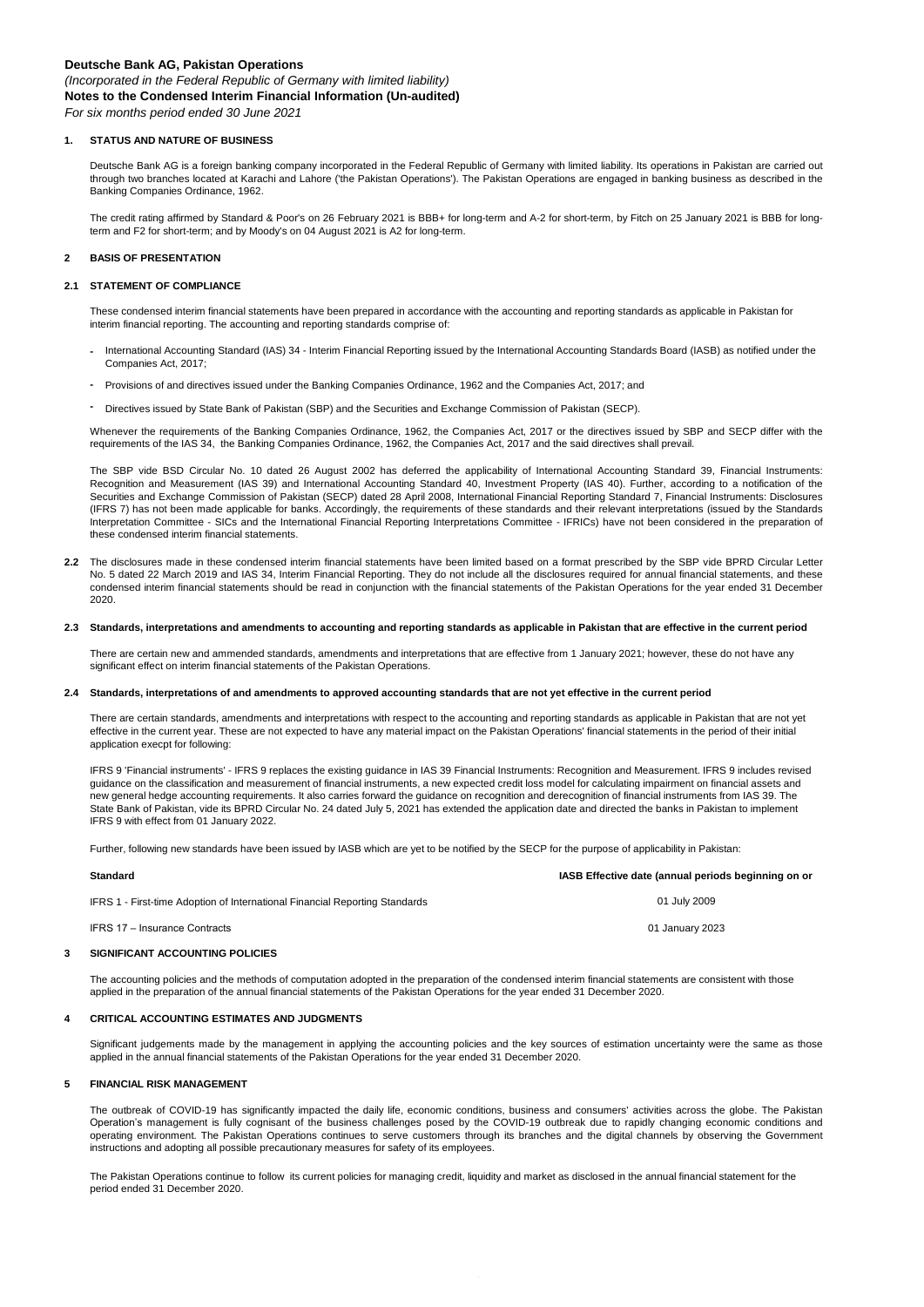| 6 | <b>CASH AND BALANCES WITH TREASURY BANKS</b> | Note | 30 June<br>2021<br>------- (Rupees in '000) ------- | 31 December<br>2020 |
|---|----------------------------------------------|------|-----------------------------------------------------|---------------------|
|   | In hand                                      |      |                                                     |                     |
|   | Local currency                               |      | 21,723                                              | 15,847              |
|   | Foreign currency                             |      | 63,221                                              | 84,419              |
|   |                                              |      | 84,944                                              | 100,266             |
|   | With State Bank of Pakistan in               |      |                                                     |                     |
|   | Local currency current account               | 6.1  | 3,816,439                                           | 1,970,392           |
|   | Foreign currency current account             | 6.2  | 60,024                                              | 60,897              |
|   | Foreign currency deposit account             |      |                                                     |                     |
|   | Special cash reserve account                 | 6.3  | 180,698                                             | 183,325             |
|   | Local US Dollar collection account           | 6.4  | 27,365                                              | 27,339              |
|   | Foreign currency capital account             |      | 6,002,389                                           | 6,302,781           |
|   |                                              |      | 10,086,915                                          | 8,544,734           |
|   | With National Bank of Pakistan in            |      |                                                     |                     |
|   | Local currency current account               |      | 16                                                  | 15                  |
|   |                                              |      | 10,171,875                                          | 8,645,015           |

- **6.1** This represents current account maintained with SBP and includes requirements of section 22 (Cash Reserve Requirement) of the Banking Companies Ordinance, 1962 and an additional Cash Reserve Requirement for banks that meet / do not meet targets for Housing and Construction Finance as per DMMD Circular Letter 03 of 2020.
- **6.2** This represents statutory cash reserve in the current account maintained with SBP under the requirements of SBP.
- **6.3** This represents statutory cash reserve maintained against foreign currency deposits mobilized under FE 25 Circular issued by the SBP. Profit rates on these deposits are fixed by SBP on a monthly basis and were 0% p.a (31 December 2020: 0.00% p.a to 0.76% p.a).
- **6.4** This represents US Dollar settlement account opened with the SBP in accordance with FE Circular No. 2.

| 7 | <b>BALANCES WITH OTHER BANKS</b>             | Note | 30 June<br>2021<br>------- (Rupees in '000) ------- | 31 December<br>2020              |
|---|----------------------------------------------|------|-----------------------------------------------------|----------------------------------|
|   | In Pakistan                                  |      |                                                     |                                  |
|   | Current account                              |      | 2,000                                               | 1,291                            |
|   | Outside Pakistan                             |      |                                                     |                                  |
|   | Current account                              |      |                                                     |                                  |
|   | Interbranch                                  |      | 3,110,649                                           | 5,265,153                        |
|   | <b>Others</b>                                |      | 2,519                                               | 2,399                            |
|   |                                              |      | 3,113,168                                           | 5,267,552                        |
|   |                                              |      | 3,115,168                                           | 5,268,843                        |
|   |                                              |      |                                                     |                                  |
| 8 | <b>LENDINGS TO FINANCIAL INSTITUTIONS</b>    |      | 30 June                                             | 31 December                      |
|   |                                              |      | 2021                                                | 2020                             |
|   |                                              |      |                                                     | ------- (Rupees in '000) ------- |
|   | Repurchase agreement lendings (Reverse Repo) | 8.1  | 23,771,781                                          | 26,209,833                       |

**8.1** Reverse repo transactions have been made with various commercial banks at rates ranging from 7.00% to 7.10% p.a (31 December 2020: 6.20% p.a to 7.00% p.a) and mature within a month. The market value of these securities at 30 June 2021 amounted to Rs. 23,576 million (31 December 2020: Rs. 26,478 million).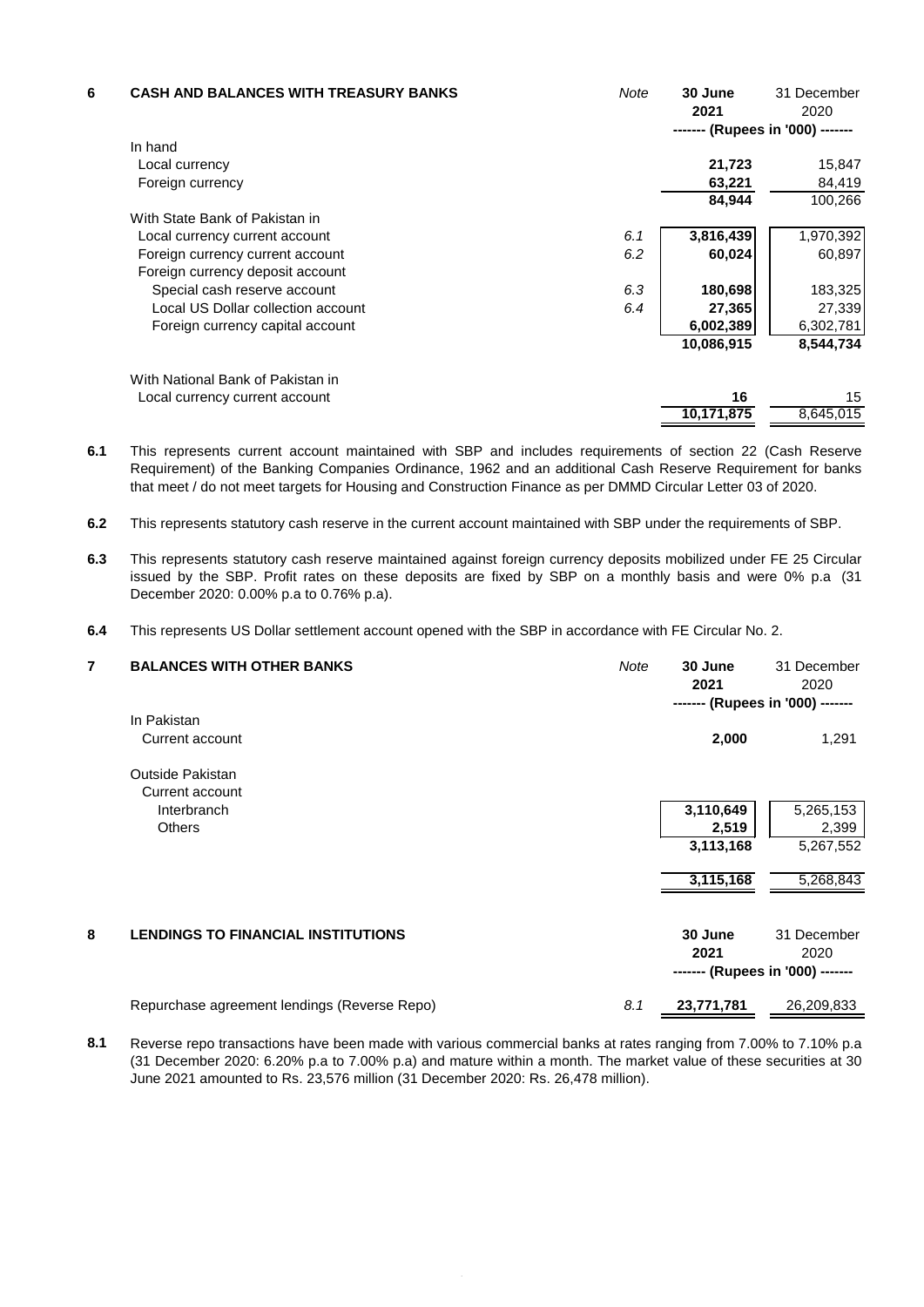# **9 ADVANCES**

| 9   | <b>ADVANCES</b>                             |     | Performing |             | <b>Non Performing</b> |                                              | Total      |                          |
|-----|---------------------------------------------|-----|------------|-------------|-----------------------|----------------------------------------------|------------|--------------------------|
|     |                                             |     | 30 June    | 31 December | 30 June               | 31 December                                  | 30 June    | 31 December              |
|     |                                             |     | 2021       | 2020        | 2021                  | 2020                                         | 2021       | 2020                     |
|     |                                             |     |            |             |                       | (Rupees in '000) --------------------------- |            |                          |
|     | Loans, cash credits, running finances, etc. |     | 5,149,884  | 2,513,897   | 30,885                | 30,885                                       | 5,180,769  | 2,544,782                |
|     | Bills discounted and purchased              |     |            |             | 65,626                | 65,626                                       | 65,626     | 65,626                   |
|     | Advances - gross                            | 9.1 | 5,149,884  | 2,513,897   | 96,511                | 96,511                                       | 5,246,395  | 2,610,408                |
|     | Provision against advances                  |     |            |             |                       |                                              |            |                          |
|     | - Specific                                  |     |            |             | (96, 511)             | (96, 511)                                    | (96, 511)  | (96, 511)                |
|     | - General                                   |     | (7,998)    | (7,998)     |                       | $\overline{\phantom{0}}$                     | (7,998)    | (7,998)                  |
|     |                                             | 9.3 | (7,998)    | (7,998)     | (96, 511)             | (96, 511)                                    | (104, 509) | (104, 509)               |
|     | Advances - net of provision                 |     | 5,141,886  | 2,505,899   |                       |                                              | 5,141,886  | 2,505,899                |
|     |                                             |     |            |             |                       |                                              |            |                          |
| 9.1 | <b>Particulars of advances (Gross)</b>      |     |            |             |                       |                                              | 30 June    | 31 December              |
|     |                                             |     |            |             |                       |                                              | 2021       | 2020                     |
|     |                                             |     |            |             |                       |                                              |            | ---- Rupees in '000 ---- |

| In local currency     | 5,180,769 | 2,544,782 |
|-----------------------|-----------|-----------|
| In foreign currencies | 65.626    | 65.626    |
|                       | 5.246.395 | 2,610,408 |

**9.2** Advances include Rs.96.511 million (31 December 2020: Rs. 96.511 million) which have been placed under non-performing status as detailed below:

| <b>Category of Classification</b> | 30 June 2021<br>31 December 2020  |                  |                                                   |           |
|-----------------------------------|-----------------------------------|------------------|---------------------------------------------------|-----------|
|                                   | <b>Non</b><br>Performing<br>Loans | <b>Provision</b> | Non<br>Performing<br>Loans                        | Provision |
|                                   |                                   |                  | --------------- Rupees in '000 ------------------ |           |
| <b>Domestic</b>                   |                                   |                  |                                                   |           |
| Other Assets Especially Mentioned |                                   |                  | $\overline{\phantom{0}}$                          |           |
| Substandard                       |                                   | ۰                | $\overline{\phantom{0}}$                          |           |
| Doubtful                          |                                   | ۰                | $\overline{\phantom{0}}$                          |           |
| Loss                              | 96,511                            | 96,511           | 96,511                                            | 96,511    |
|                                   | 96,511                            | 96,511           | 96,511                                            | 96,511    |
|                                   |                                   |                  |                                                   |           |

| 9.3 | Particulars of provision against advances | 30 June 2021    |                          |         | 31 December 2020                           |                          |         |
|-----|-------------------------------------------|-----------------|--------------------------|---------|--------------------------------------------|--------------------------|---------|
|     |                                           | <b>Specific</b> | General                  | Total   | Specific                                   | General                  | Total   |
|     |                                           |                 |                          |         | -- Rupees in '000 ------------------------ |                          |         |
|     | Opening balance                           | 96.511          | 7.998                    | 104.509 | 96.511                                     | 7.998                    | 104,509 |
|     | Charge for the period / year              |                 | $\overline{\phantom{0}}$ |         | $\overline{\phantom{a}}$                   | $\overline{\phantom{0}}$ |         |
|     | Reversals                                 | ۰               | $\blacksquare$           |         | $\overline{\phantom{a}}$                   | -                        |         |
|     |                                           |                 | $\blacksquare$           | ۰       |                                            |                          |         |
|     | Closing balance                           | 96.511          | 7.998                    | 104.509 | 96.511                                     | 7.998                    | 104,509 |
|     |                                           |                 |                          |         |                                            |                          |         |

**9.3.1** General provision represents amount recognized in line with the instructions received from the Head office.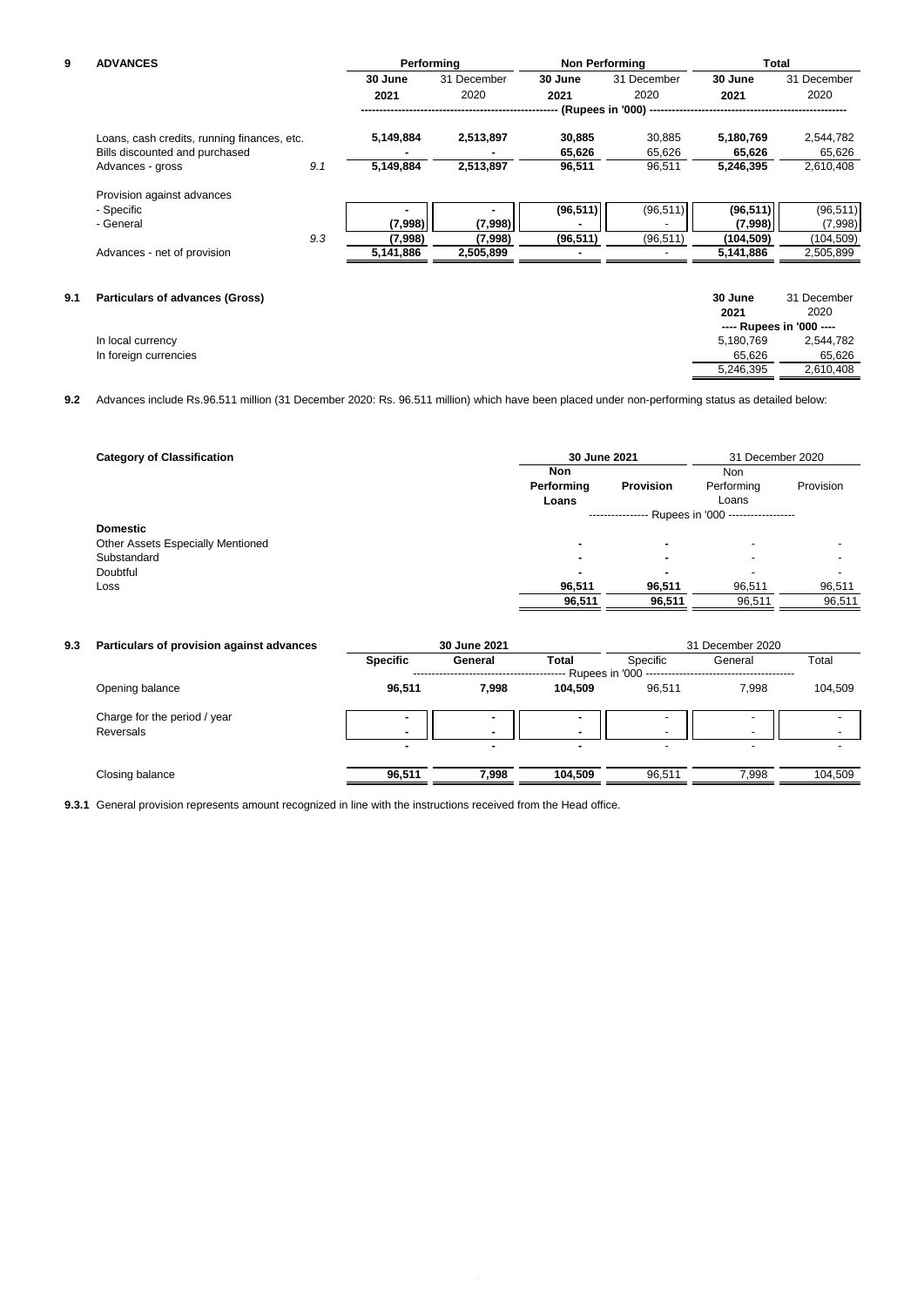| 10   | <b>FIXED ASSETS</b>                                                                                                     | Note | 30 June<br>2021       | 31 December<br>2020<br>----- Rupees in '000 ------ |
|------|-------------------------------------------------------------------------------------------------------------------------|------|-----------------------|----------------------------------------------------|
|      |                                                                                                                         |      |                       |                                                    |
|      | Capital work-in-progress<br>Property and equipment                                                                      | 10.1 | 77,917<br>175,560     | 953<br>241,111                                     |
|      |                                                                                                                         |      | 253,477               | 242,064                                            |
| 10.1 | <b>Capital work-in-progress</b>                                                                                         |      |                       |                                                    |
|      | Advances to suppliers                                                                                                   |      | 77,917                | 953                                                |
| 10.2 | <b>Additions to fixed assets</b>                                                                                        |      |                       |                                                    |
|      | The following additions have been made to fixed assets during the period:                                               |      |                       |                                                    |
|      | Capital work-in-progress                                                                                                |      | 85,466                | 29,873                                             |
|      | <b>Property and equipment</b>                                                                                           |      |                       |                                                    |
|      | Right-of-use assets<br>Electrical office and computer equipment                                                         |      | 39,053<br>6,718       | 6,825                                              |
|      | Vehicles                                                                                                                |      |                       | 65,466                                             |
|      |                                                                                                                         |      | 45,771                | 72,291                                             |
|      |                                                                                                                         |      | 131,237               | 102,164                                            |
| 10.3 | <b>Disposal of fixed assets</b>                                                                                         |      |                       |                                                    |
|      | The net book value of fixed assets disposed off during the period is as follows:                                        |      |                       |                                                    |
|      | Electrical office and computer equipment                                                                                |      |                       | 3                                                  |
|      | Vehicles                                                                                                                |      | 50,733                | 2,878                                              |
|      | Total                                                                                                                   |      | 50,733                | 2,881                                              |
| 11   | <b>DEFERRED TAX ASSETS</b>                                                                                              |      |                       |                                                    |
|      | Deductible Temporary Differences on                                                                                     |      |                       |                                                    |
|      | Post retirement employee benefits                                                                                       |      | 2,252<br>18,911       | 2,255                                              |
|      | - Accelerated tax depreciation                                                                                          |      | 21,163                | 26,872<br>29,127                                   |
| 12   | <b>OTHER ASSETS</b>                                                                                                     |      |                       |                                                    |
|      | Income / Mark-up accrued in local currency                                                                              |      | 106,083               | 67,271                                             |
|      | Income / Mark-up accrued in foreign currency                                                                            |      |                       | 45,028                                             |
|      | Advances, deposits, advance service charges / rent and other prepayments<br>Advance taxation (payments less provisions) |      | 59,006<br>1,031,273   | 80,784<br>973,339                                  |
|      | Marked to market gains on forward foreign exchange contracts                                                            |      | 254                   | 241,065                                            |
|      | Acceptances                                                                                                             |      | 6,795                 | 9,272                                              |
|      | Others                                                                                                                  |      | 38,915                | 7,743                                              |
|      | Less: Provision held against other assets                                                                               | 12.1 | 1,242,326<br>(4, 674) | 1,424,502<br>(4,674)                               |
|      | Other Assets (Net of Provision)                                                                                         |      | 1,237,652             | 1,419,828                                          |
| 12.1 | Provision held against other assets                                                                                     |      |                       |                                                    |
|      | Advances, deposits, advance service charges / rent and other prepayments                                                |      | 4,674                 | 4,674                                              |
| 13   | <b>BILLS PAYABLE</b>                                                                                                    |      |                       |                                                    |
|      |                                                                                                                         |      |                       |                                                    |
|      | In Pakistan                                                                                                             |      | 875,999               | 972,657                                            |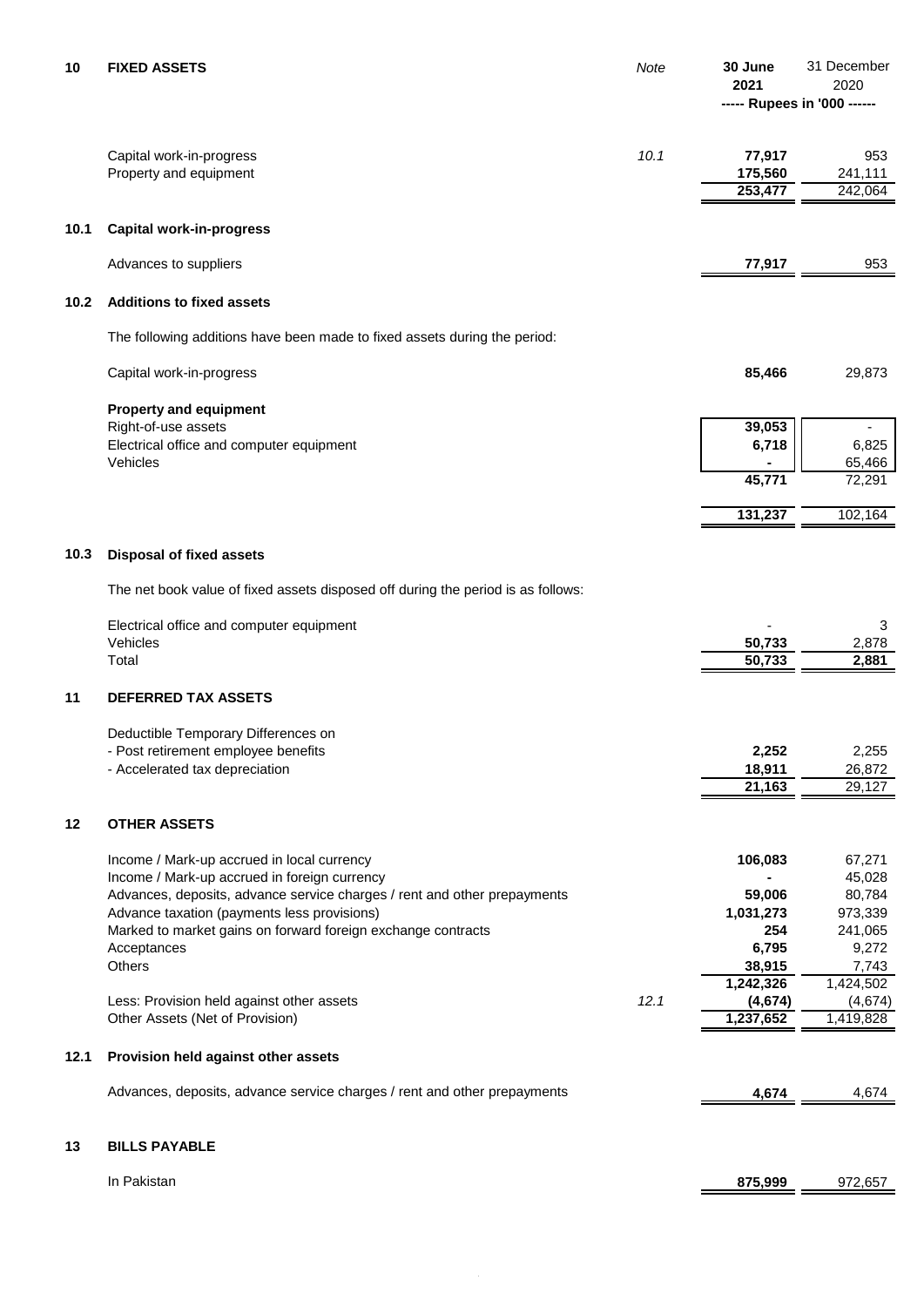| <b>Secured</b><br>Repo borrowings<br>$\overline{\phantom{a}}$<br><b>Total secured</b><br><b>Unsecured</b><br>Overdrawn nostro accounts - Interbranch and a subsidiary of Deutsche Bank, AG<br>603<br>14.1<br>Others<br>28,729<br>29,332<br><b>Total unsecured</b> | 31 December<br>2020<br>------- Rupees in '000 ------ |
|-------------------------------------------------------------------------------------------------------------------------------------------------------------------------------------------------------------------------------------------------------------------|------------------------------------------------------|
|                                                                                                                                                                                                                                                                   |                                                      |
|                                                                                                                                                                                                                                                                   | 177,589                                              |
|                                                                                                                                                                                                                                                                   | 177,589                                              |
|                                                                                                                                                                                                                                                                   |                                                      |
|                                                                                                                                                                                                                                                                   | 20,819                                               |
|                                                                                                                                                                                                                                                                   | 42,639                                               |
|                                                                                                                                                                                                                                                                   | 63,458                                               |
| 29,332                                                                                                                                                                                                                                                            | 241,047                                              |

**14.1** These are balances payable to commercial banks inside Pakistan under partner banking arrangements.

# **15 DEPOSITS AND OTHER ACCOUNTS**

|                                          |                      | 30 June 2021             |            | 31 December 2020     |                          |            |  |
|------------------------------------------|----------------------|--------------------------|------------|----------------------|--------------------------|------------|--|
|                                          | In Local<br>Currency | In Foreign<br>currencies | Total      | In Local<br>Currency | In Foreign<br>currencies | Total      |  |
|                                          |                      |                          |            | ⋅ Rupees in '000 -   |                          |            |  |
| <b>Customers</b>                         |                      |                          |            |                      |                          |            |  |
|                                          |                      |                          |            |                      |                          |            |  |
| Current deposits                         | 9,071,756            | 897,078                  | 9,968,834  | 10,147,857           | 802,589                  | 10,950,446 |  |
| Savings deposits                         | 16,354,311           | 12,521                   | 16,366,832 | 11,046,505           | 9,306                    | 11,055,811 |  |
| Term deposits                            | 2,410,000            |                          | 2,410,000  | 8,261,000            |                          | 8,261,000  |  |
| Others                                   | 984,606              |                          | 984,606    | 697,761              |                          | 697,761    |  |
|                                          | 28,820,673           | 909.599                  | 29,730,272 | 30,153,123           | 811.895                  | 30,965,018 |  |
| <b>Financial Institutions</b>            |                      |                          |            |                      |                          |            |  |
| Non-remunerative deposits - inter branch | 1,428                |                          | 1,428      | 88                   |                          | 88         |  |
|                                          |                      |                          |            |                      |                          |            |  |
|                                          | 28,822,101           | 909,599                  | 29,731,700 | 30,153,211           | 811.895                  | 30.965.106 |  |

| 16              | <b>OTHER LIABILITIES</b>                                    | 30 June<br>2021<br>------- Rupees in '000 ------ | 31 December<br>2020 |
|-----------------|-------------------------------------------------------------|--------------------------------------------------|---------------------|
|                 | Mark-up/ Return/ Interest payable in local currency         | 9,046                                            | 1,676               |
|                 | Unearned commission and income on bills discounted          | 25,342                                           | 24,735              |
|                 | Accrued expenses                                            | 127,836                                          | 99,790              |
| Acceptances     |                                                             | 6.795                                            | 9,272               |
|                 | Dividends payable                                           | 1,184,699                                        | 189,682             |
|                 | Marked to market loss on forward foreign exchange contracts | 1,765                                            | 230,620             |
|                 | Payable to DB Singapore                                     | 6,195                                            | 6,195               |
|                 | Unremitted head office expenses                             | 3,029,439                                        | 2,887,317           |
|                 | Payable to defined benefit plan                             | 39,516                                           | 39,516              |
|                 | Provision against off-balance sheet obligations             | 6.121                                            | 6,121               |
|                 | <b>Workers Welfare Fund</b>                                 | 286,410                                          | 277,019             |
| Lease liability |                                                             | 38,395                                           | 4.259               |
| <b>Others</b>   |                                                             | 125,770                                          | 144,249             |
|                 |                                                             | 4,887,329                                        | 3,920,451           |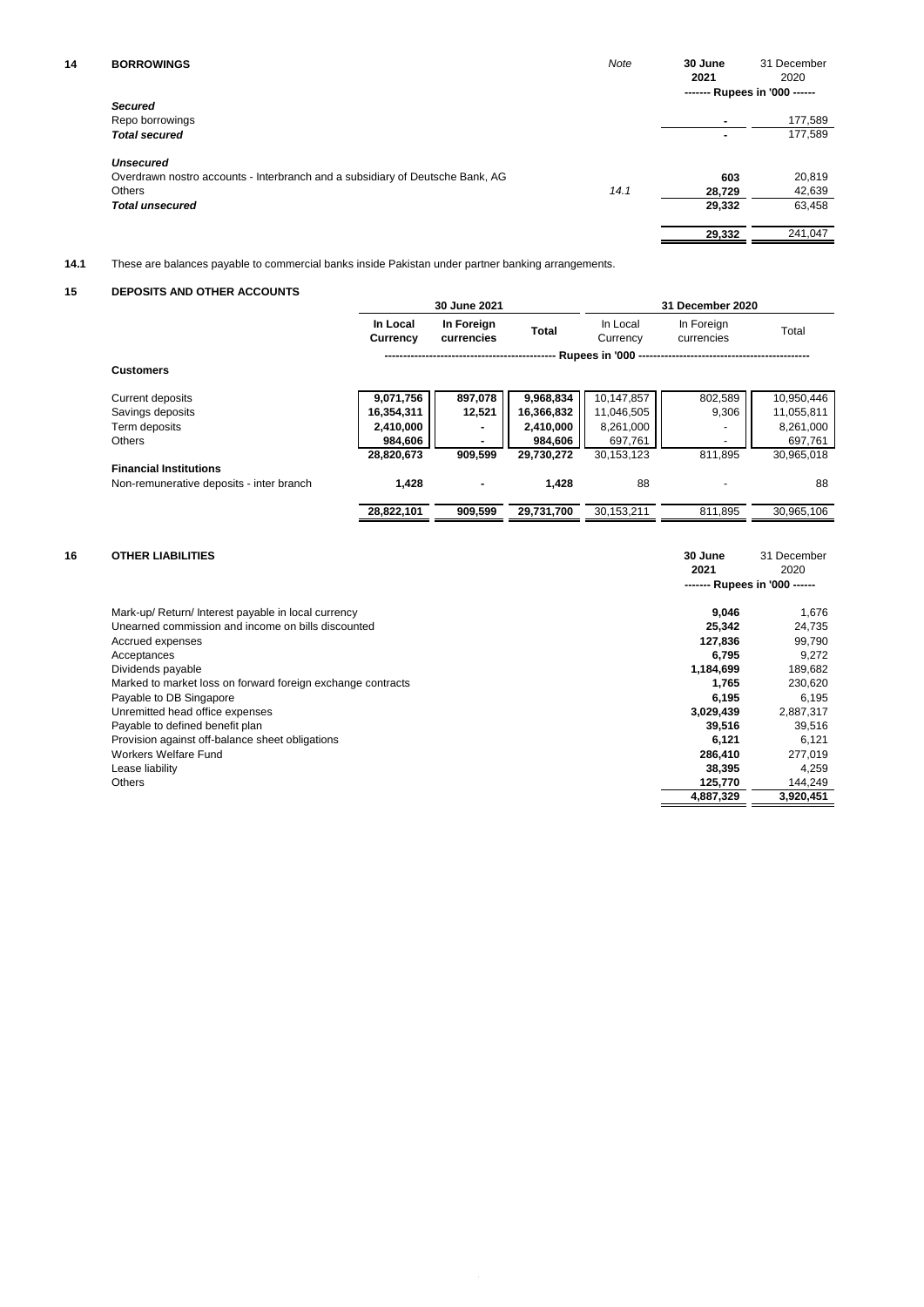| 17     | <b>CONTINGENCIES AND COMMITMENTS</b>                                          | Note   | 30 June<br>2021               | 31 December<br>2020 |
|--------|-------------------------------------------------------------------------------|--------|-------------------------------|---------------------|
|        |                                                                               |        | ------- Rupees in '000 ------ |                     |
|        |                                                                               |        |                               |                     |
|        | -Guarantees                                                                   | 17.1   | 11,759,446                    | 11,754,910          |
|        | -Commitments                                                                  | 17.2   | 26,893,075                    | 36,513,132          |
|        |                                                                               |        | 38,652,521                    | 48,268,042          |
|        |                                                                               |        |                               |                     |
| 17.1   | <b>Guarantees</b>                                                             |        |                               |                     |
|        | Financial guarantees                                                          |        | 11,759,446                    | 11,754,910          |
|        |                                                                               |        |                               |                     |
| 17.2   | <b>Commitments</b>                                                            |        |                               |                     |
|        | Documentary credits and short-term trade-related transactions                 |        |                               |                     |
|        | - letters of credit                                                           |        | 277,063                       | 519,812             |
|        | Commitments in respect of:                                                    |        |                               |                     |
|        | - forward foreign exchange contracts                                          | 17.2.1 | 6,148,550                     | 15,019,020          |
|        | - forward lending                                                             | 17.2.2 | 19,766,354                    | 20,720,534          |
|        | Commitments for acquisition of:                                               |        |                               |                     |
|        | - operating fixed assets                                                      |        | 170,539                       | 134,847             |
|        | Other commitments                                                             | 17.2.3 | 530,568                       | 118,920             |
|        |                                                                               |        | 26,893,075                    | 36,513,132          |
| 17.2.1 | Commitments in respect of forward foreign exchange contracts                  |        |                               |                     |
|        |                                                                               |        |                               |                     |
|        | Purchase                                                                      |        | 1,807,951                     | 5,157,668           |
|        | Sale                                                                          |        | 4,340,599                     | 9,861,352           |
|        |                                                                               |        | 6,148,550                     | 15,019,020          |
|        |                                                                               |        |                               |                     |
|        | The maturities of above contracts are spread over a period of one month.      |        |                               |                     |
| 17.2.2 | Commitments in respect of forward lending                                     |        |                               |                     |
|        | Undrawn formal standby facilities, credit lines and other commitments to lend |        | 19,766,354                    | 20,720,534          |
|        |                                                                               |        |                               |                     |
| 17.2.3 | Cheques in clearing                                                           |        | 530.568                       | 118.920             |

# **17.3 Other contingent liabilities**

Appeals for various assessment years are pending before Income Tax Appellate Authorities / High Courts. Out of these appeals, decisions against demands of Rs. 638 million (31 December 2020: Rs. 638 million) have been made by the CIRA in favor of Pakistan Operations in respect of tax years 2011 to 2014. However, the tax department has filed appeals against the decisions of CIRA for tax years 2013 and 2014 involving demand of Rs. 513 million while no appeal effect orders have been passed by taxation officer for the remaining years. Further, Pakistan Operations are vigorously contesting the appeals for additional demands of Rs. 45 million against various issues (31 December 2020: Rs. 45 million) and the Pakistan Operations are confident that no additional liability would arise.

# **18 MARK-UP / RETURN / INTEREST EARNED Six months** Six months

| . . |                                             | טווועוווע    | טוווטווו אוט                     |
|-----|---------------------------------------------|--------------|----------------------------------|
|     |                                             | period ended | period ended                     |
|     |                                             | 30 June      | 30 June                          |
|     |                                             | 2021         | 2020                             |
|     |                                             |              | --------- Rupees in '000 ------- |
|     | On:                                         |              |                                  |
|     | Loans and advances                          | 121,886      | 412,073                          |
|     | Investments                                 | 27,609       | 4,822                            |
|     | Lendings to financial institutions          | 1,107,689    | 1,209,289                        |
|     | Balances with banks                         |              | 400                              |
|     | <b>Others</b>                               |              | 5                                |
|     |                                             | 1,257,184    | 1,626,589                        |
|     |                                             |              |                                  |
| 19  | <b>MARK-UP / RETURN / INTEREST EXPENSED</b> |              |                                  |
|     | On:                                         |              |                                  |
|     | Deposits                                    | 718,421      | 735,429                          |
|     | <b>Borrowings</b>                           | 1,440        | 4,620                            |
|     | Finance cost of lease liability             | 111          | 1,278                            |
|     |                                             | 719,972      | 741,327                          |
|     |                                             |              |                                  |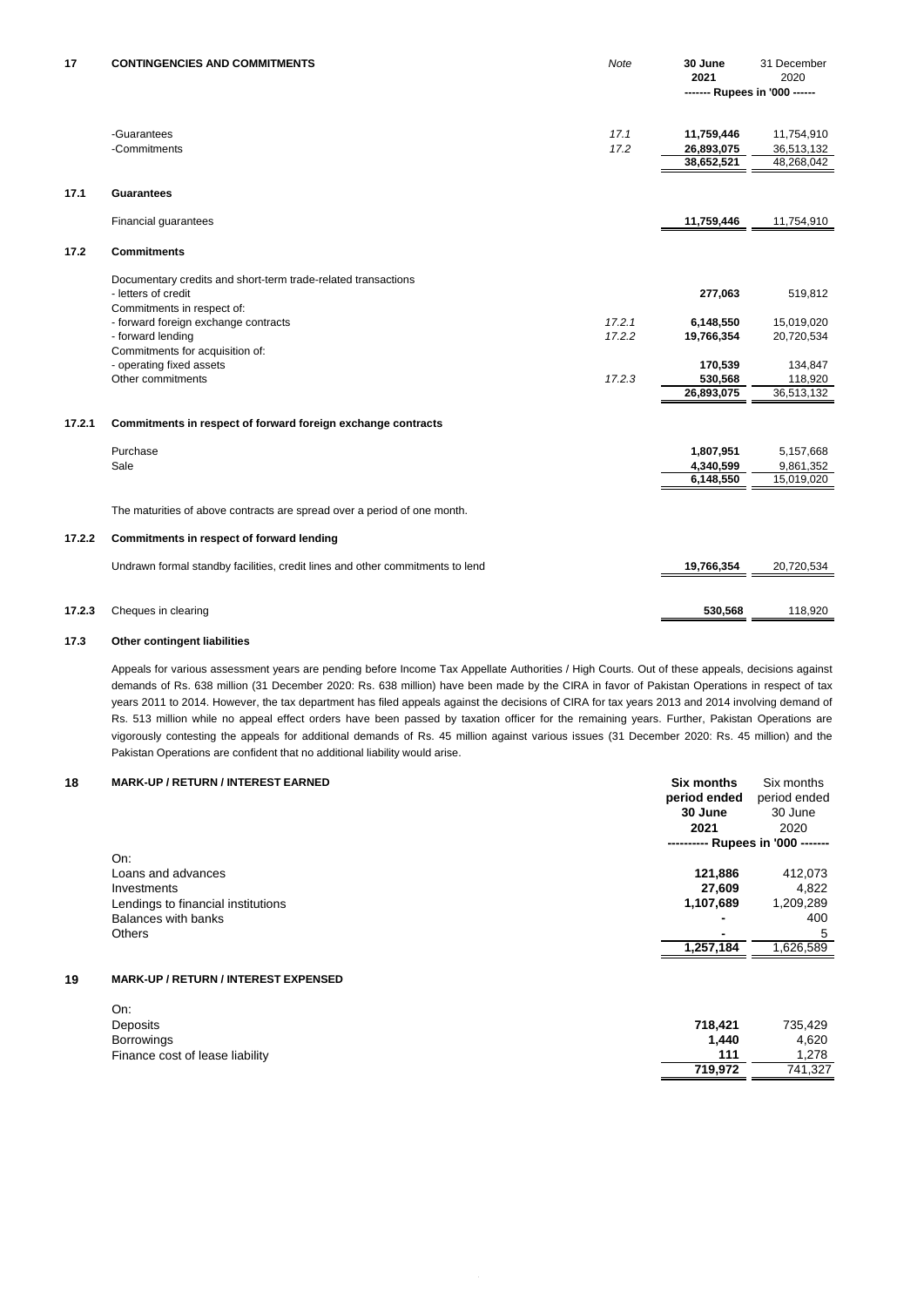| 20 | <b>FEE &amp; COMMISSION INCOME</b>                                                       | Note | Six months<br>period ended<br>30 June<br>2021<br>-------- Rupees in '000 ------- | Six months<br>period ended<br>30 June<br>2020 |
|----|------------------------------------------------------------------------------------------|------|----------------------------------------------------------------------------------|-----------------------------------------------|
|    |                                                                                          |      |                                                                                  |                                               |
|    | Commission on trade                                                                      |      | 48,317                                                                           | 43,459                                        |
|    | Commission on guarantees                                                                 |      | 36,736                                                                           | 38,142                                        |
|    | Commission on cash management                                                            |      | 1,842                                                                            | 289                                           |
|    | Commission on remittances including home remittances<br>Commission on custodial services |      | 22,369<br>69,258                                                                 | 194<br>191,404                                |
|    | Others                                                                                   |      |                                                                                  | 252                                           |
|    |                                                                                          |      | 178,522                                                                          | 273,740                                       |
| 21 | (LOSS) / GAIN ON SECURITIES                                                              |      |                                                                                  |                                               |
|    | Realised (loss) / gain on sale of Federal government securities                          |      | (3, 244)                                                                         | 3,854                                         |
| 22 | <b>OTHER INCOME</b>                                                                      |      |                                                                                  |                                               |
|    | Gain on sale of fixed assets - net                                                       |      | 7,438                                                                            | 8,957                                         |
|    | Prior years refunds on utilities costs                                                   |      |                                                                                  | 13,843                                        |
|    |                                                                                          |      | 7,438                                                                            | 22,800                                        |
| 23 | <b>OPERATING EXPENSES</b>                                                                |      |                                                                                  |                                               |
|    | Total compensation expense                                                               |      | 262,027                                                                          | 220,497                                       |
|    | <b>Property expense</b>                                                                  |      |                                                                                  |                                               |
|    | Rent and taxes                                                                           |      | 34,982                                                                           | 29,956                                        |
|    | Insurance                                                                                |      | 4,589                                                                            | 5,353                                         |
|    | Utilities cost<br>Security (including guards)                                            |      | 19,244<br>3,978                                                                  | 7,261<br>3,691                                |
|    | Repair and maintenance (including janitorial charges)                                    |      | 2,803                                                                            |                                               |
|    | Depreciation                                                                             |      | 8,989                                                                            | 8,989                                         |
|    | Depreciation on right-of-use assets                                                      |      | 29,939<br>104,524                                                                | 33,077<br>88,327                              |
|    |                                                                                          |      |                                                                                  |                                               |
|    | Information technology expenses                                                          |      |                                                                                  |                                               |
|    | Software maintenance                                                                     |      |                                                                                  | 150                                           |
|    | Hardware maintenance<br>Depreciation                                                     |      | 12,358<br>5,985                                                                  | 7,314<br>8,137                                |
|    | Network charges                                                                          |      | 6,819                                                                            | 15,141                                        |
|    |                                                                                          |      | 25,162                                                                           | 30,742                                        |
|    | Other operating expenses                                                                 |      |                                                                                  |                                               |
|    | Legal and professional charges                                                           |      | 11,123                                                                           | 4,141                                         |
|    | Outsourced services costs<br>Travelling and conveyance                                   |      | 47,319<br>511                                                                    | 45,158<br>1,748                               |
|    | NIFT clearing charges                                                                    |      | 341                                                                              | 396                                           |
|    | Depreciation                                                                             |      | 15,677                                                                           | 19,821                                        |
|    | Training and development                                                                 |      | 34                                                                               | 114                                           |
|    | Postage and courier charges                                                              |      | 1,158                                                                            | 559                                           |
|    | Communication<br>Head office / regional office expenses                                  |      | 3,589<br>145.239                                                                 | 3,517<br>220,033                              |
|    | Stationery and printing                                                                  |      | 6,362                                                                            | 4,655                                         |
|    | Marketing, advertisement and publicity                                                   |      | 18                                                                               |                                               |
|    | <b>Auditors Remuneration</b>                                                             |      | 1,767                                                                            | 2,057                                         |
|    | Others                                                                                   |      | 16,883<br>250,021                                                                | 330<br>302,529                                |
|    |                                                                                          |      | 641,734                                                                          | 642,095                                       |
| 24 | <b>TAXATION</b>                                                                          |      |                                                                                  |                                               |
|    |                                                                                          |      |                                                                                  |                                               |
|    | Current<br>Deferred                                                                      |      | 184,532<br>7,965                                                                 | 488,774<br>(854)                              |
|    |                                                                                          |      | 192,497                                                                          | 487,920                                       |

| Current       | 184.532 | 488,774 |
|---------------|---------|---------|
| Deferred<br>. | 7,965   | (854)   |
|               | 192.497 | 487 920 |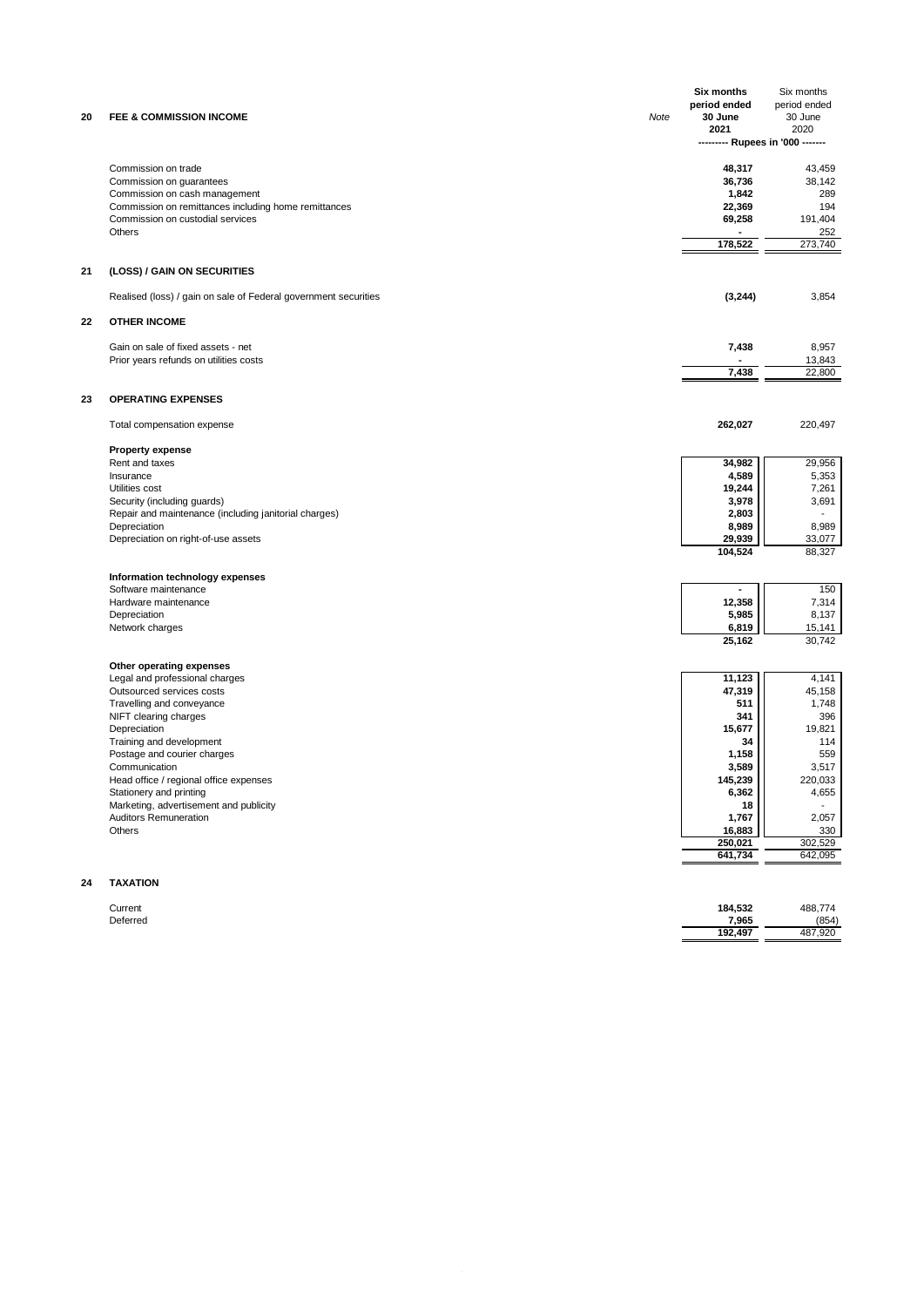# **25 FAIR VALUE MEASUREMENTS**

### **25.1 Fair value of financial assets**

The Pakistan Operations measures fair values using the following fair value hierarchy that reflects the significance of the inputs used in making the measurements:

Level 1: Fair value measurements using quoted prices (unadjusted) in active markets for identical assets or liabilities.

Level 2: Fair value measurements using inputs other than quoted prices included within Level 1 that are observable for the assets or liability, either directly (i.e. as prices) or indirectly (i.e. derived from prices).

Level 3: Fair value measurements using input for the asset or liability that are not based on observable market data (i.e. unobservable inputs).

The table below analyses financial instruments measured at the end of the reporting period by the level in the fair value hierarchy into which the fair value measurement is categorised:

|                                                                                                        |                            |                       |                                                                             |                                              | 30 June 2021            |         |                                                                     |                  |                         |
|--------------------------------------------------------------------------------------------------------|----------------------------|-----------------------|-----------------------------------------------------------------------------|----------------------------------------------|-------------------------|---------|---------------------------------------------------------------------|------------------|-------------------------|
|                                                                                                        |                            |                       | <b>Carrying Value</b>                                                       |                                              |                         |         | <b>Fair Value</b>                                                   |                  |                         |
|                                                                                                        | <b>Held for</b><br>trading | Available for<br>Sale | Loans and<br><b>Receivables</b>                                             | Other<br>financial<br>assets/<br>liabilities | Total                   | Level 1 | Level 2                                                             | Level 3          | Total                   |
| On balance sheet financial instruments                                                                 |                            |                       | (Rupees in '000)                                                            |                                              |                         |         |                                                                     | (Rupees in '000) |                         |
| Financial assets measured at fair value                                                                |                            |                       |                                                                             |                                              |                         |         |                                                                     |                  |                         |
| <b>Other Assets</b><br>- Unrealized gain on forward foreign exchange contracts                         | 254<br>254                 |                       |                                                                             |                                              | 254<br>254              |         | 254                                                                 |                  | 254                     |
|                                                                                                        |                            |                       |                                                                             |                                              |                         |         |                                                                     |                  |                         |
| Financial assets not measured at fair value                                                            |                            |                       |                                                                             |                                              |                         |         |                                                                     |                  |                         |
| Cash and balances with treasury banks<br>Balances with other banks                                     |                            |                       | 10,171,875<br>3,115,168                                                     |                                              | 10,171,875<br>3,115,168 |         |                                                                     |                  |                         |
| Lendings to financial institutions                                                                     |                            |                       | 23,771,781                                                                  |                                              | 23,771,781              |         |                                                                     |                  |                         |
| Advances                                                                                               |                            |                       | 5,141,886                                                                   |                                              | 5,141,886               |         |                                                                     |                  |                         |
| Other assets                                                                                           |                            |                       | 109,257                                                                     |                                              | 109,257                 |         |                                                                     |                  |                         |
|                                                                                                        | 254                        |                       | 42,309,967                                                                  |                                              | 42,310,221              |         |                                                                     |                  |                         |
| Financial Liabilities measured at fair value<br><b>Other Liabilities</b>                               |                            |                       |                                                                             |                                              |                         |         |                                                                     |                  |                         |
| - Unrealized loss on forward foreign exchange contracts                                                | 1,765                      |                       |                                                                             |                                              | 1,765                   |         | 1,765                                                               |                  | 1,765                   |
|                                                                                                        | 1,765                      |                       |                                                                             |                                              | 1,765                   |         |                                                                     |                  |                         |
| Financial liabilities not measured at fair value                                                       |                            |                       |                                                                             |                                              |                         |         |                                                                     |                  |                         |
| Bills payable                                                                                          |                            |                       |                                                                             | 875,999                                      | 875,999                 |         |                                                                     |                  |                         |
| Borrowings from financial institutions                                                                 |                            |                       |                                                                             | 29,332                                       | 29,332                  |         |                                                                     |                  |                         |
| Deposits and other accounts                                                                            |                            |                       |                                                                             | 29,731,700                                   | 29,731,700              |         |                                                                     |                  |                         |
| Other liabilities                                                                                      |                            |                       |                                                                             | 4,885,564                                    | 4,885,564               |         |                                                                     |                  |                         |
|                                                                                                        | 1,765                      |                       |                                                                             | 35,522,595                                   | 35,524,360              |         |                                                                     |                  |                         |
| Off-balance sheet financial instruments measured at fair value<br>Forward purchase of foreign exchange |                            |                       |                                                                             | 1,807,951                                    | 1,807,951               |         | 1,808,205                                                           |                  | 1,808,205               |
| Forward sale of foreign exchange                                                                       |                            |                       |                                                                             | 4,340,599                                    | 4,340,599               |         | 4,342,364                                                           |                  | 4,342,364               |
|                                                                                                        |                            |                       |                                                                             |                                              |                         |         |                                                                     |                  |                         |
|                                                                                                        |                            |                       | Carrying Value                                                              |                                              | 31 December 2020        |         | Fair Value                                                          |                  |                         |
|                                                                                                        | Held for                   | Available for         | Loans and                                                                   | Other                                        | Total                   | Level 1 | Level 2                                                             | Level 3          | Total                   |
|                                                                                                        | trading                    | Sale                  | Receivables                                                                 | financial<br>assets /<br>liabilities         |                         |         |                                                                     |                  |                         |
|                                                                                                        |                            |                       | ---------------------------- (Rupees in '000) ----------------------------- |                                              |                         |         | -------------------------- (Rupees in '000) ----------------------- |                  |                         |
| On balance sheet financial instruments                                                                 |                            |                       |                                                                             |                                              |                         |         |                                                                     |                  |                         |
| Financial assets measured at fair value<br><b>Other Assets</b>                                         |                            |                       |                                                                             |                                              |                         |         |                                                                     |                  |                         |
| - Unrealized gain on forward foreign exchange contracts                                                | 241,065                    |                       |                                                                             |                                              | 241,065                 |         | 241,065                                                             |                  | 241,065                 |
|                                                                                                        | 241.065                    |                       |                                                                             |                                              | 241,065                 |         |                                                                     |                  |                         |
| Financial assets not measured at fair value                                                            |                            |                       |                                                                             |                                              |                         |         |                                                                     |                  |                         |
| Cash and balances with treasury banks                                                                  |                            |                       | 8,645,015                                                                   |                                              | 8,645,015               |         |                                                                     |                  |                         |
| Balances with other banks                                                                              |                            |                       | 5,268,843                                                                   |                                              | 5,268,843               |         |                                                                     |                  |                         |
| Lendings to financial institutions                                                                     |                            |                       | 26,209,833                                                                  |                                              | 26,209,833              |         |                                                                     |                  |                         |
| Advances                                                                                               |                            |                       | 2,505,899                                                                   |                                              | 2,505,899               |         |                                                                     |                  |                         |
| Other assets                                                                                           | 241,065                    |                       | 1,109,249<br>43,738,839                                                     |                                              | 1,109,249<br>43,979,904 |         |                                                                     |                  |                         |
|                                                                                                        |                            |                       |                                                                             |                                              |                         |         |                                                                     |                  |                         |
| Financial Liabilities measured at fair value<br><b>Other Liabilities</b>                               |                            |                       |                                                                             |                                              |                         |         |                                                                     |                  |                         |
| - Unrealized loss on forward foreign exchange contracts                                                | 230.620                    |                       |                                                                             |                                              | 230.620                 |         | 230,620                                                             |                  | 230,620                 |
|                                                                                                        | 230,620                    |                       |                                                                             |                                              | 230,620                 |         |                                                                     |                  |                         |
| Financial liabilities not measured at fair value                                                       |                            |                       |                                                                             |                                              |                         |         |                                                                     |                  |                         |
|                                                                                                        |                            |                       |                                                                             |                                              |                         |         |                                                                     |                  |                         |
|                                                                                                        |                            |                       |                                                                             |                                              |                         |         |                                                                     |                  |                         |
| Bills payable                                                                                          |                            |                       |                                                                             | 972,657                                      | 972,657                 |         |                                                                     |                  |                         |
| Borrowings from financial institutions<br>Deposits and other accounts                                  |                            |                       |                                                                             | 241,047<br>30,965,106                        | 241,047<br>30,965,106   |         |                                                                     |                  |                         |
| Other liabilities                                                                                      |                            |                       |                                                                             | 3,689,831                                    | 3,689,831               |         |                                                                     |                  |                         |
|                                                                                                        | 230,620                    | ÷.                    |                                                                             | 35,868,641                                   | 36,099,261              |         |                                                                     |                  |                         |
|                                                                                                        |                            |                       |                                                                             |                                              |                         |         |                                                                     |                  |                         |
| Off-balance sheet financial instruments measured at fair value                                         |                            |                       |                                                                             |                                              |                         |         |                                                                     |                  |                         |
| Forward purchase of foreign exchange<br>Forward sale of foreign exchange                               |                            |                       |                                                                             | 5,157,668<br>9,861,352                       | 5,157,668<br>9,861,352  | ٠       | 5,398,733<br>10,091,972                                             |                  | 5,398,733<br>10,091,972 |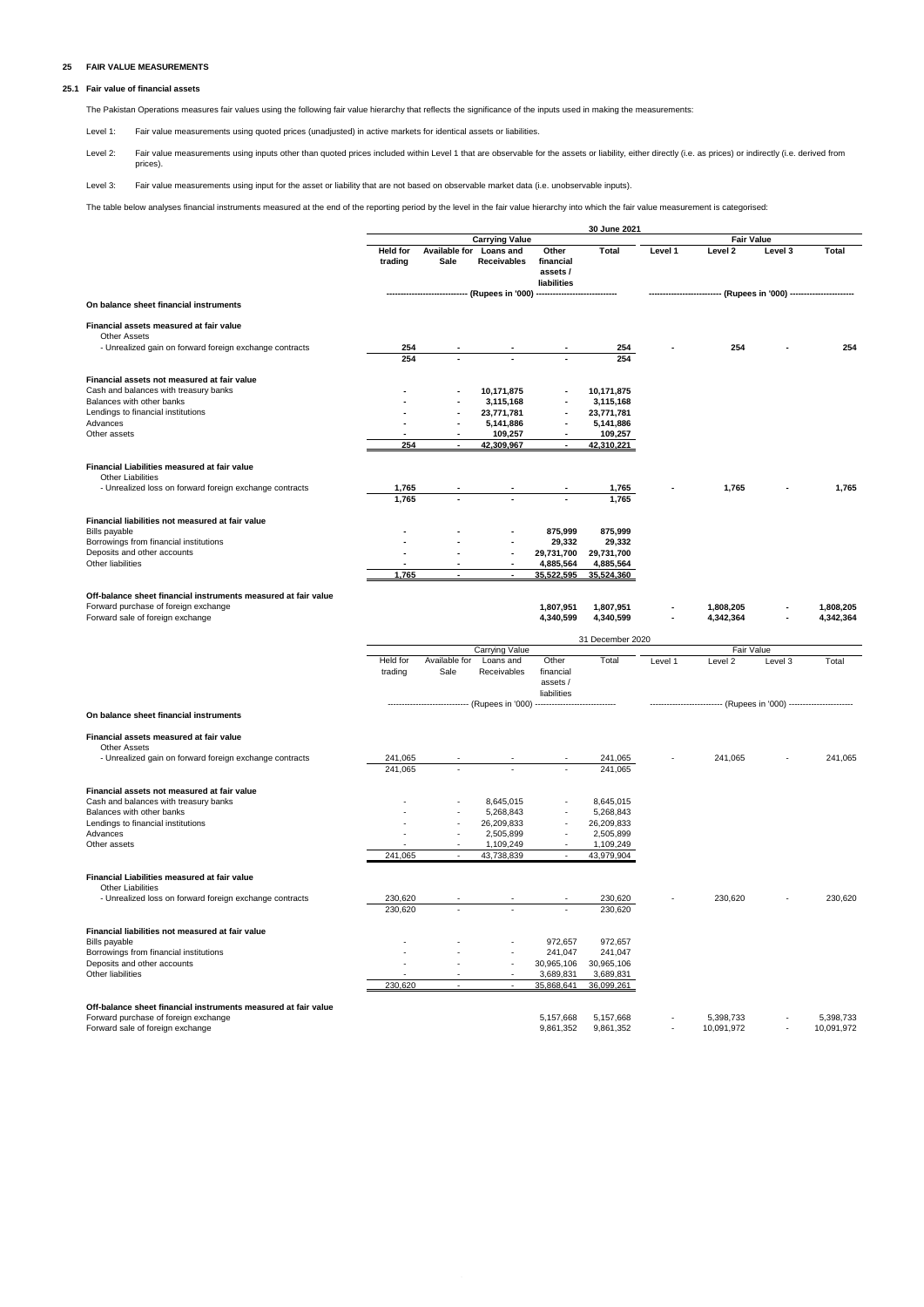# **26 SEGMENT INFORMATION**

### **26.1 Segment Details with respect to Business Activities**

DB Pakistan Operations operate under a transfer pricing framework that applies to all businesses and promotes pricing of :

- (i) assets in accordance with their underlying liquidity risk;
- (ii) liabilities in accordance with their funding maturity; and
- (iii) contingent liquidity exposures in accordance with the cost of providing for commensurate liquidity reserves to fund unexpected cash requirements.

Within this transfer pricing framework we allocate funding and liquidity risk costs and benefits to the business units and set financial incentives in line with the liquidity risk guidelines. Transfer prices are subject to liquidity (term) premiums depending on market conditions. Liquidity premiums are set by Treasury and picked up by a segregated liquidity account. The Treasury liquidity account is the aggregator of long- term liquidity costs. The management and cost allocation of the liquidity account is the key variable for transfer pricing funding costs within Deutsche Bank.

### *Corporate Bank (Previously Global Transaction Banking (GTB))*

Corporate Bank provides commercial banking products and services for both corporates and financial institutions worldwide, including

domestic and cross-border payments, cash management, international trade finance, depository, custody and related services.

#### *Investment Bank*

Global Emerging Markets provides Foreign Exchange services to clients in Pakistan on the back of cross-border payments, international trade, institutional flows and bond trading.

## *Infrastructure and Regional Management*

It includes all the back offices which are responsible to provide support services to the businesses. The Treasury business is also a part of Infrastructure and Regional Management.

| <b>Total</b><br>Corporate<br>Investment<br><b>Infrastructure</b><br><b>Bank</b><br>Bank<br>and Regional<br>Management<br>--- (Rupees in '000) ------<br><b>Profit &amp; Loss</b><br>Net mark-up / return<br>(579, 185)<br>6,660<br>1,109,737<br>537,212<br>Inter segment revenue - net<br>1,046,543<br>(50, 148)<br>(996, 395)<br>61,683<br>267,430<br>244,983<br><b>Total Income</b><br>201,495<br>175,025<br>734,788<br>Segment direct expenses<br>(235,057)<br>(18, 452)<br>(397, 616)<br>Inter segment expense allocation<br>(371, 372)<br>(28,080)<br>399,452<br><b>Total expenses</b><br>1,836<br>(606, 429)<br>(46, 532)<br>Reversals / (Provisions)<br>۰<br>Profit before tax<br>128,359<br>154,963<br>176,861<br>30 June 2021<br><b>Total</b><br>Corporate<br>Investment<br>Infrastructure<br>Bank<br>Bank<br>and Regional<br>Management<br>-- (Rupees in '000) ---------<br><b>Balance Sheet</b><br>Cash and Bank balances<br>13,287,043<br>21,822,458<br>1,511<br>23,771,781<br>Investments<br>Advances - performing<br>5,149,884<br>5,149,884<br>- non-performing<br>96,511<br>- provision against advances<br>(104, 509)<br>(104, 509)<br><b>Others</b><br>254<br>91,729<br>1,420,309<br>1,512,292<br>1,765<br>27,056,073<br><u>38,479,133</u><br>65,536,971<br>29,332<br>29,332<br>Deposits and other accounts<br>29,730,272<br>1,428<br>29,731,700<br>21,823,969<br><b>Others</b><br>1,765<br>3,294,465<br>2,467,098<br>1,765<br>33,024,737<br>24,320,316 |                     | Six months period ended<br>30 June 2021 |           |            |  |
|--------------------------------------------------------------------------------------------------------------------------------------------------------------------------------------------------------------------------------------------------------------------------------------------------------------------------------------------------------------------------------------------------------------------------------------------------------------------------------------------------------------------------------------------------------------------------------------------------------------------------------------------------------------------------------------------------------------------------------------------------------------------------------------------------------------------------------------------------------------------------------------------------------------------------------------------------------------------------------------------------------------------------------------------------------------------------------------------------------------------------------------------------------------------------------------------------------------------------------------------------------------------------------------------------------------------------------------------------------------------------------------------------------------------------------------------------------------------------|---------------------|-----------------------------------------|-----------|------------|--|
| Non mark-up / return / interest income<br>Net inter segment lending<br>Lendings to financial institutions<br><b>Total Assets</b><br><b>Borrowings</b><br>Net inter segment borrowing<br><b>Total liabilities</b>                                                                                                                                                                                                                                                                                                                                                                                                                                                                                                                                                                                                                                                                                                                                                                                                                                                                                                                                                                                                                                                                                                                                                                                                                                                         |                     |                                         |           |            |  |
|                                                                                                                                                                                                                                                                                                                                                                                                                                                                                                                                                                                                                                                                                                                                                                                                                                                                                                                                                                                                                                                                                                                                                                                                                                                                                                                                                                                                                                                                          |                     |                                         |           |            |  |
|                                                                                                                                                                                                                                                                                                                                                                                                                                                                                                                                                                                                                                                                                                                                                                                                                                                                                                                                                                                                                                                                                                                                                                                                                                                                                                                                                                                                                                                                          |                     |                                         |           |            |  |
|                                                                                                                                                                                                                                                                                                                                                                                                                                                                                                                                                                                                                                                                                                                                                                                                                                                                                                                                                                                                                                                                                                                                                                                                                                                                                                                                                                                                                                                                          |                     |                                         |           |            |  |
|                                                                                                                                                                                                                                                                                                                                                                                                                                                                                                                                                                                                                                                                                                                                                                                                                                                                                                                                                                                                                                                                                                                                                                                                                                                                                                                                                                                                                                                                          |                     |                                         |           | 574,096    |  |
|                                                                                                                                                                                                                                                                                                                                                                                                                                                                                                                                                                                                                                                                                                                                                                                                                                                                                                                                                                                                                                                                                                                                                                                                                                                                                                                                                                                                                                                                          |                     |                                         |           | 1,111,308  |  |
|                                                                                                                                                                                                                                                                                                                                                                                                                                                                                                                                                                                                                                                                                                                                                                                                                                                                                                                                                                                                                                                                                                                                                                                                                                                                                                                                                                                                                                                                          |                     |                                         |           | (651, 125) |  |
|                                                                                                                                                                                                                                                                                                                                                                                                                                                                                                                                                                                                                                                                                                                                                                                                                                                                                                                                                                                                                                                                                                                                                                                                                                                                                                                                                                                                                                                                          |                     |                                         |           |            |  |
|                                                                                                                                                                                                                                                                                                                                                                                                                                                                                                                                                                                                                                                                                                                                                                                                                                                                                                                                                                                                                                                                                                                                                                                                                                                                                                                                                                                                                                                                          |                     |                                         |           | (651, 125) |  |
|                                                                                                                                                                                                                                                                                                                                                                                                                                                                                                                                                                                                                                                                                                                                                                                                                                                                                                                                                                                                                                                                                                                                                                                                                                                                                                                                                                                                                                                                          |                     |                                         |           | 460,183    |  |
|                                                                                                                                                                                                                                                                                                                                                                                                                                                                                                                                                                                                                                                                                                                                                                                                                                                                                                                                                                                                                                                                                                                                                                                                                                                                                                                                                                                                                                                                          |                     |                                         |           |            |  |
|                                                                                                                                                                                                                                                                                                                                                                                                                                                                                                                                                                                                                                                                                                                                                                                                                                                                                                                                                                                                                                                                                                                                                                                                                                                                                                                                                                                                                                                                          |                     |                                         |           |            |  |
|                                                                                                                                                                                                                                                                                                                                                                                                                                                                                                                                                                                                                                                                                                                                                                                                                                                                                                                                                                                                                                                                                                                                                                                                                                                                                                                                                                                                                                                                          |                     |                                         |           |            |  |
|                                                                                                                                                                                                                                                                                                                                                                                                                                                                                                                                                                                                                                                                                                                                                                                                                                                                                                                                                                                                                                                                                                                                                                                                                                                                                                                                                                                                                                                                          |                     |                                         |           |            |  |
|                                                                                                                                                                                                                                                                                                                                                                                                                                                                                                                                                                                                                                                                                                                                                                                                                                                                                                                                                                                                                                                                                                                                                                                                                                                                                                                                                                                                                                                                          |                     |                                         |           |            |  |
|                                                                                                                                                                                                                                                                                                                                                                                                                                                                                                                                                                                                                                                                                                                                                                                                                                                                                                                                                                                                                                                                                                                                                                                                                                                                                                                                                                                                                                                                          |                     |                                         |           | 13,287,043 |  |
|                                                                                                                                                                                                                                                                                                                                                                                                                                                                                                                                                                                                                                                                                                                                                                                                                                                                                                                                                                                                                                                                                                                                                                                                                                                                                                                                                                                                                                                                          |                     |                                         |           | 21,823,969 |  |
|                                                                                                                                                                                                                                                                                                                                                                                                                                                                                                                                                                                                                                                                                                                                                                                                                                                                                                                                                                                                                                                                                                                                                                                                                                                                                                                                                                                                                                                                          |                     |                                         |           | 23,771,781 |  |
|                                                                                                                                                                                                                                                                                                                                                                                                                                                                                                                                                                                                                                                                                                                                                                                                                                                                                                                                                                                                                                                                                                                                                                                                                                                                                                                                                                                                                                                                          |                     |                                         |           |            |  |
|                                                                                                                                                                                                                                                                                                                                                                                                                                                                                                                                                                                                                                                                                                                                                                                                                                                                                                                                                                                                                                                                                                                                                                                                                                                                                                                                                                                                                                                                          |                     |                                         |           |            |  |
|                                                                                                                                                                                                                                                                                                                                                                                                                                                                                                                                                                                                                                                                                                                                                                                                                                                                                                                                                                                                                                                                                                                                                                                                                                                                                                                                                                                                                                                                          |                     |                                         |           | 96,511     |  |
|                                                                                                                                                                                                                                                                                                                                                                                                                                                                                                                                                                                                                                                                                                                                                                                                                                                                                                                                                                                                                                                                                                                                                                                                                                                                                                                                                                                                                                                                          |                     |                                         |           |            |  |
|                                                                                                                                                                                                                                                                                                                                                                                                                                                                                                                                                                                                                                                                                                                                                                                                                                                                                                                                                                                                                                                                                                                                                                                                                                                                                                                                                                                                                                                                          |                     |                                         |           |            |  |
|                                                                                                                                                                                                                                                                                                                                                                                                                                                                                                                                                                                                                                                                                                                                                                                                                                                                                                                                                                                                                                                                                                                                                                                                                                                                                                                                                                                                                                                                          |                     |                                         |           |            |  |
|                                                                                                                                                                                                                                                                                                                                                                                                                                                                                                                                                                                                                                                                                                                                                                                                                                                                                                                                                                                                                                                                                                                                                                                                                                                                                                                                                                                                                                                                          |                     |                                         |           |            |  |
|                                                                                                                                                                                                                                                                                                                                                                                                                                                                                                                                                                                                                                                                                                                                                                                                                                                                                                                                                                                                                                                                                                                                                                                                                                                                                                                                                                                                                                                                          |                     |                                         |           |            |  |
|                                                                                                                                                                                                                                                                                                                                                                                                                                                                                                                                                                                                                                                                                                                                                                                                                                                                                                                                                                                                                                                                                                                                                                                                                                                                                                                                                                                                                                                                          |                     |                                         |           | 21,823,969 |  |
|                                                                                                                                                                                                                                                                                                                                                                                                                                                                                                                                                                                                                                                                                                                                                                                                                                                                                                                                                                                                                                                                                                                                                                                                                                                                                                                                                                                                                                                                          |                     |                                         |           | 5,763,328  |  |
|                                                                                                                                                                                                                                                                                                                                                                                                                                                                                                                                                                                                                                                                                                                                                                                                                                                                                                                                                                                                                                                                                                                                                                                                                                                                                                                                                                                                                                                                          |                     |                                         |           | 57,348,329 |  |
|                                                                                                                                                                                                                                                                                                                                                                                                                                                                                                                                                                                                                                                                                                                                                                                                                                                                                                                                                                                                                                                                                                                                                                                                                                                                                                                                                                                                                                                                          | Head office account | $\blacksquare$                          | 8,188,642 | 8,188,642  |  |
| <b>Total Equity and liabilities</b><br>33,024,737<br>1,765<br>32,508,958                                                                                                                                                                                                                                                                                                                                                                                                                                                                                                                                                                                                                                                                                                                                                                                                                                                                                                                                                                                                                                                                                                                                                                                                                                                                                                                                                                                                 |                     |                                         |           | 65,536,971 |  |
| <b>Contingencies and Commitments</b><br><u>32,333,431</u><br>6,148,550<br>170,539                                                                                                                                                                                                                                                                                                                                                                                                                                                                                                                                                                                                                                                                                                                                                                                                                                                                                                                                                                                                                                                                                                                                                                                                                                                                                                                                                                                        |                     |                                         |           | 38,652,520 |  |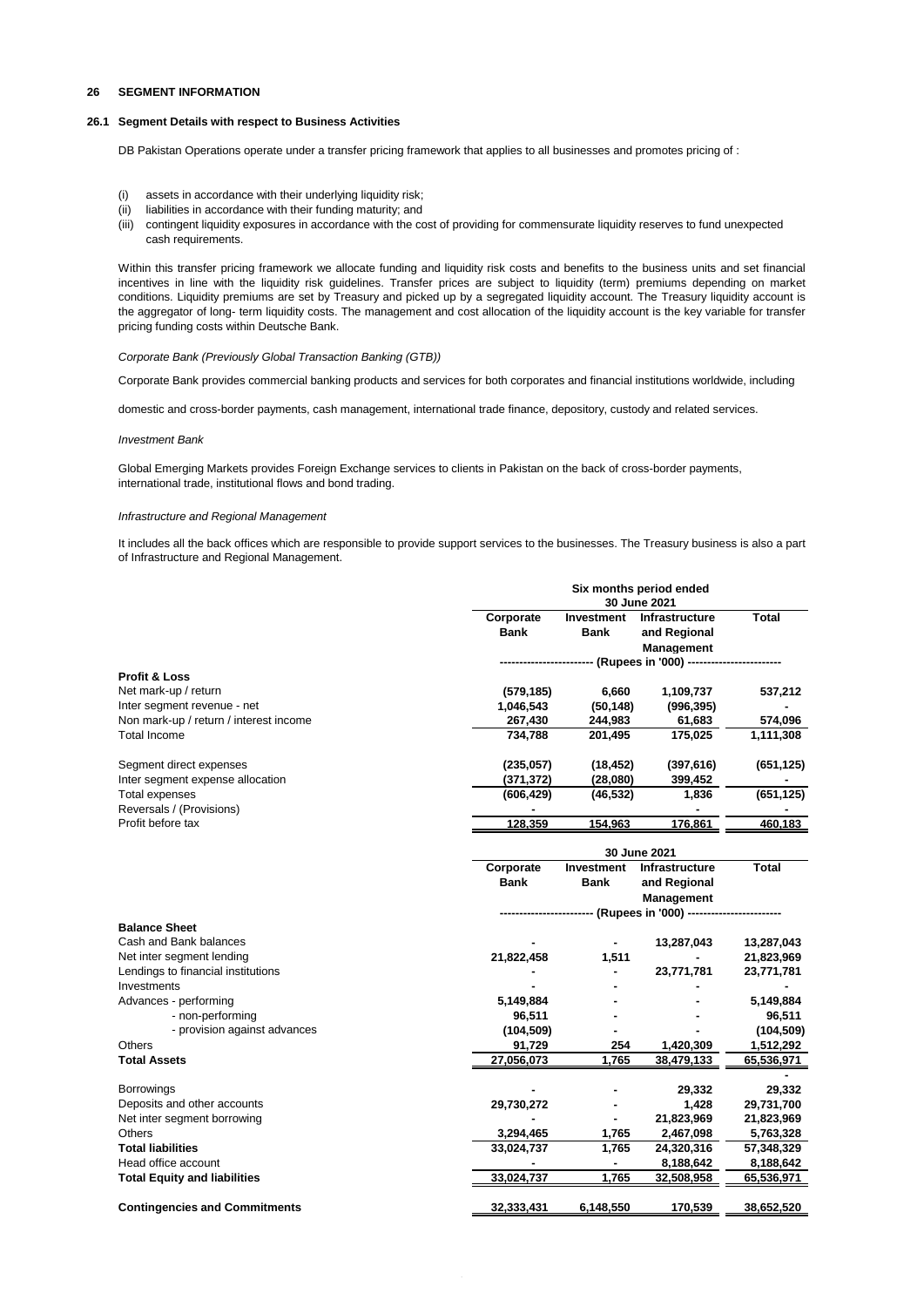|                                        |                          |                    | Six months period ended                                            |            |  |  |  |
|----------------------------------------|--------------------------|--------------------|--------------------------------------------------------------------|------------|--|--|--|
|                                        |                          | 30 June 2020       |                                                                    |            |  |  |  |
|                                        | Corporate                | Investment         | Infrastructure                                                     | Total      |  |  |  |
|                                        | Bank                     | Bank               | and Regional                                                       |            |  |  |  |
|                                        |                          |                    | Management                                                         |            |  |  |  |
|                                        |                          |                    | ------------------------ (Rupees in '000) ------------------------ |            |  |  |  |
| Profit & Loss                          |                          |                    |                                                                    |            |  |  |  |
| Net mark-up / return                   | (240, 540)               | 4,787              | 1,121,015                                                          | 885,262    |  |  |  |
| Inter segment revenue - net            | 1,047,940                | 7,715              | (1,055,655)                                                        |            |  |  |  |
| Non mark-up / return / interest income | 502,072                  | 438,954            | 47,097                                                             | 988,123    |  |  |  |
| Total Income                           | 1,309,472                | 451,456            | 112,457                                                            | 1,873,385  |  |  |  |
| Segment direct expenses                | (146, 418)               | (34, 654)          | (485, 649)                                                         | (666, 721) |  |  |  |
| Inter segment expense allocation       | (397, 563)               | (21, 560)          | 419,123                                                            |            |  |  |  |
| Total expenses                         | (543,981)                | (56, 214)          | (66, 526)                                                          | (666, 721) |  |  |  |
| Reversals / (Provisions)               |                          |                    |                                                                    |            |  |  |  |
| Profit before tax                      | 765,491                  | 395,242            | 45,931                                                             | 1,206,664  |  |  |  |
|                                        |                          | 31 December 2020   |                                                                    |            |  |  |  |
|                                        | Corporate<br><b>Bank</b> | Investment<br>Bank | Infrastructure<br>and Regional<br>Management                       | Total      |  |  |  |

|                                      | ----------------------- (Rupees in '000) ----------------------- |            |            |            |  |
|--------------------------------------|------------------------------------------------------------------|------------|------------|------------|--|
| <b>Balance Sheet</b>                 |                                                                  |            |            |            |  |
| Cash and Bank balances               |                                                                  |            | 13,913,858 | 13,913,858 |  |
| Net inter segment lending            | 29,549,606                                                       |            |            | 29,549,606 |  |
| Lendings to financial institutions   |                                                                  |            | 26,209,833 | 26,209,833 |  |
| Advances - performing                | 2,513,897                                                        |            |            | 2,513,897  |  |
| - non-performing                     | 96,511                                                           |            |            | 96,511     |  |
| - provision against advances         | (104, 509)                                                       |            |            | (104, 509) |  |
| <b>Others</b>                        | 113,657                                                          | 241,065    | 1,336,297  | 1,691,019  |  |
| <b>Total Assets</b>                  | 32,169,161                                                       | 241,065    | 41,459,988 | 73,870,214 |  |
|                                      |                                                                  |            |            |            |  |
| <b>Borrowings</b>                    |                                                                  |            | 241,047    | 241,047    |  |
| Deposits and other accounts          | 30,965,018                                                       |            | 88         | 30,965,106 |  |
| Net inter segment borrowing          |                                                                  | 10,445     | 29,539,161 | 29,549,606 |  |
| <b>Others</b>                        | 1,204,143                                                        | 230,620    | 3,458,345  | 4,893,108  |  |
| <b>Total liabilities</b>             | 32,169,161                                                       | 241,065    | 33,238,640 | 65,648,866 |  |
| Head office account                  |                                                                  |            | 8,221,348  | 8,221,348  |  |
| <b>Total Equity and liabilities</b>  | 32,169,161                                                       | 241,065    | 41,459,988 | 73,870,214 |  |
| <b>Contingencies and Commitments</b> | 28,075,577                                                       | 20,057,618 | 134,847    | 48,268,042 |  |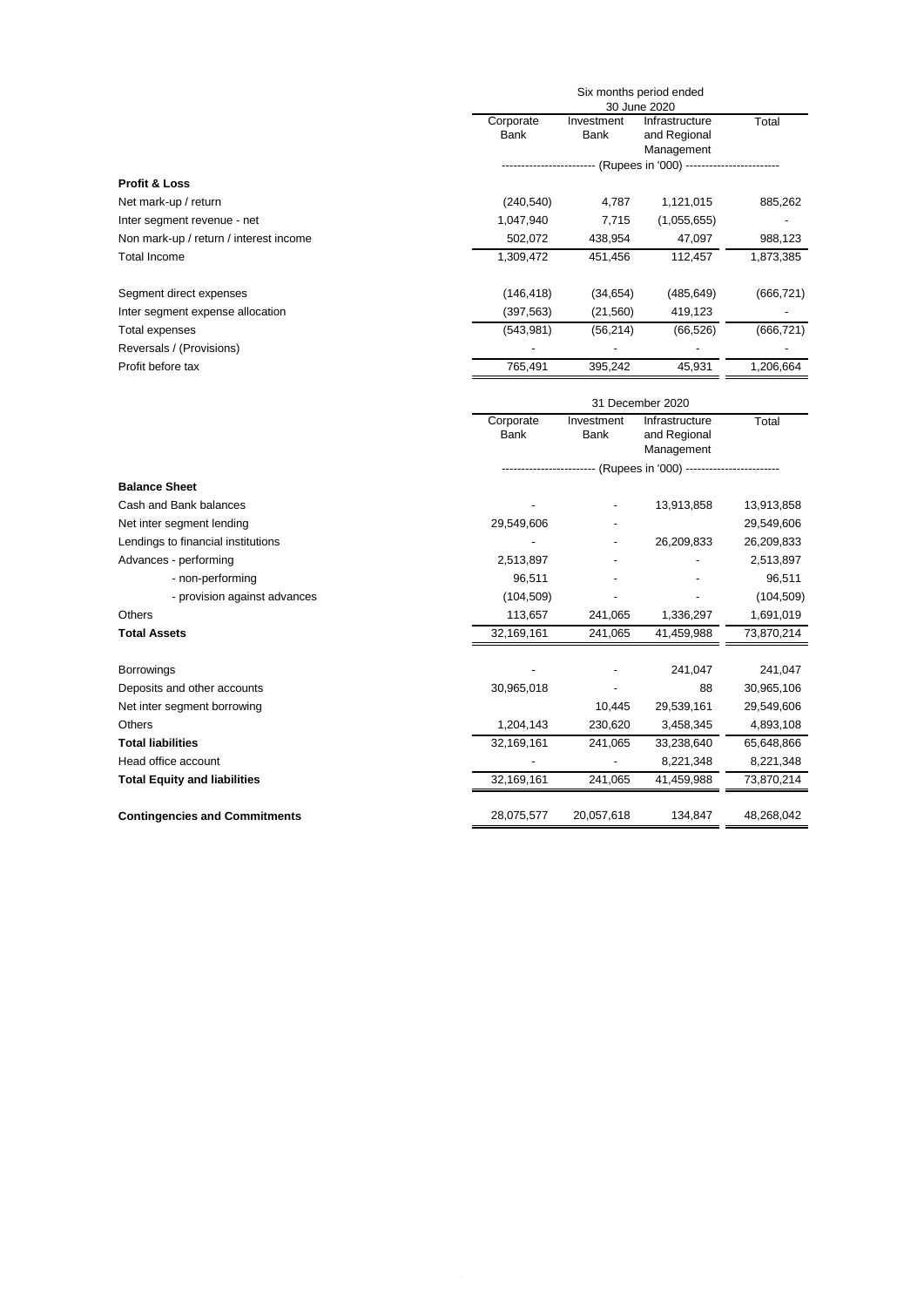# **27 RELATED PARTY TRANSACTIONS**

Related parties comprise of Head office, other branches of the Bank and employees' retirement benefit funds. The transactions with related parties are conducted under normal course of business at arm's length prices. The Pakistan Operations also provide advances to employees at reduced rate in accordance with their terms of employment. The transactions and balances with related parties, other than those under the terms of employment and those disclosed elsewhere are summarized as follows:

|                                                             |                                    | 30 June 2021      |                          | 31 December 2020            |                                           |                          |  |  |
|-------------------------------------------------------------|------------------------------------|-------------------|--------------------------|-----------------------------|-------------------------------------------|--------------------------|--|--|
|                                                             | <b>Head office</b><br>and branches | Key<br>management | Other related<br>parties | Head office<br>and branches | Key<br>management                         | Other related<br>parties |  |  |
|                                                             |                                    | personnel         |                          | (Rupees in '000) ---        | personnel                                 |                          |  |  |
|                                                             |                                    |                   |                          |                             |                                           |                          |  |  |
| <b>Balances with other banks</b><br>In current accounts     | 3,110,649                          |                   |                          | 5,265,153                   |                                           |                          |  |  |
| <b>Advances</b>                                             |                                    |                   |                          |                             |                                           |                          |  |  |
| Opening balance                                             |                                    | 73,105            |                          |                             | 70,383                                    |                          |  |  |
| Addition during the year                                    |                                    | 27,750            |                          |                             | 16,655                                    |                          |  |  |
| Repaid during the year                                      |                                    | (24, 984)         |                          |                             | (13,933)                                  |                          |  |  |
| Transfer in / (out) - net                                   |                                    | $\blacksquare$    |                          |                             | $\blacksquare$                            |                          |  |  |
| Closing balance                                             |                                    | 75,871            |                          |                             | 73,105                                    |                          |  |  |
| Borrowings                                                  |                                    |                   |                          |                             |                                           |                          |  |  |
| Opening balance                                             | 20,819                             |                   |                          | 559                         |                                           |                          |  |  |
| Borrowings during the year                                  | 13,601,995                         |                   |                          | 53,213,546                  |                                           |                          |  |  |
| Settled during the year                                     | (13,622,212)                       |                   |                          | (53,193,285)                |                                           |                          |  |  |
| Closing balance                                             | 602                                | $\blacksquare$    |                          | 20,819                      | ÷,                                        |                          |  |  |
|                                                             |                                    |                   |                          |                             |                                           |                          |  |  |
| Deposits and other accounts                                 |                                    |                   |                          |                             |                                           |                          |  |  |
| Opening balance                                             | 89                                 | 12,345            | 26,220                   | 7,783                       | 8,764                                     | 32,621                   |  |  |
| Received during the year                                    | 1,106,399                          | 137,693           | 1,725,302                | 144,673                     | 85,640                                    | 530,802                  |  |  |
| Withdrawn during the year                                   | (1, 105, 060)                      | (136, 027)        | (1,704,222)              | (152, 367)                  | (82,059)                                  | (537, 203)               |  |  |
| Transfer in / (out) - net                                   |                                    | (2,728)           |                          |                             |                                           |                          |  |  |
| Closing balance                                             | 1,428                              | 11,283            | 47,300                   | 89                          | 12,345                                    | 26,220                   |  |  |
|                                                             |                                    |                   |                          |                             |                                           |                          |  |  |
| <b>Other Liabilities</b>                                    |                                    |                   |                          |                             |                                           |                          |  |  |
| Interest / mark-up payable                                  |                                    |                   |                          |                             |                                           |                          |  |  |
| Payable to staff retirement fund                            |                                    |                   | 39,516                   |                             |                                           | 39,516                   |  |  |
| Other liabilities                                           | 3,035,634                          |                   |                          | 2,893,512                   |                                           | ÷,                       |  |  |
|                                                             |                                    |                   |                          |                             |                                           |                          |  |  |
| <b>Contingencies and Commitments</b><br>Other contingencies | 5,446,140                          |                   |                          | 7,952,350                   |                                           |                          |  |  |
|                                                             |                                    |                   |                          |                             |                                           |                          |  |  |
|                                                             |                                    |                   |                          |                             | Six months period ended                   |                          |  |  |
|                                                             |                                    |                   | <b>Head office</b>       | 30 June 2021<br>Key         | 30 June 2020<br><b>Head office</b><br>Key |                          |  |  |
|                                                             |                                    |                   | and                      | management                  | and                                       | management               |  |  |
|                                                             |                                    |                   | branches                 | personnel                   | branches                                  | personnel                |  |  |
|                                                             |                                    |                   |                          |                             | -- (Rupees in '000) -------               |                          |  |  |
| Income                                                      |                                    |                   |                          |                             |                                           |                          |  |  |
| Mark-up / return / interest earned                          |                                    |                   |                          | 1,139                       | 3                                         | 1,024                    |  |  |
| <b>Expense</b>                                              |                                    |                   |                          |                             |                                           |                          |  |  |
| Mark-up / return / interest paid                            |                                    |                   |                          | ٠                           | ÷                                         |                          |  |  |
| Foreign exchange loss                                       |                                    |                   |                          |                             |                                           | ٠.                       |  |  |
| Operating expenses                                          |                                    |                   | 145,239                  |                             | 220,033                                   |                          |  |  |
| <b>Compensation Expenses</b>                                |                                    |                   |                          | 60,675                      |                                           | 47,480                   |  |  |